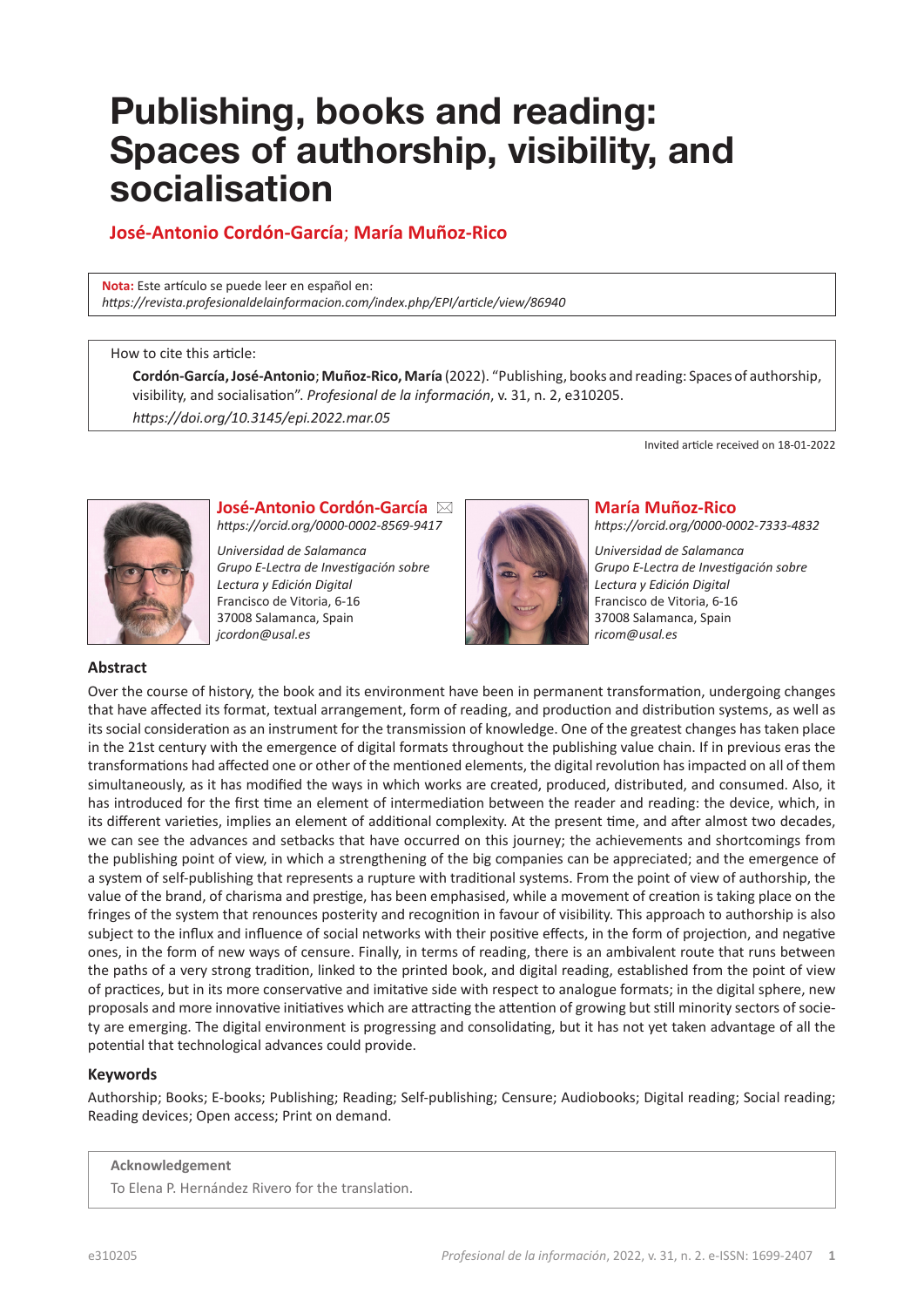### **1. Introduction**

One of Jacques Derrida's fundamental works, *De la grammatologie*, contained a chapter, the first one, whose suggestive and attractive title was *The end of the book and the beginning of writing* (**Derrida**, 1967), in which he contrasted the idea of the book as a totality —linked to the idea of closure and ending— with that of writing in a more open and permeable sense. In 2011, as a tribute to the author and as a call for attention to a disruptive phenomenon that was causing profound modifications in the publishing environment, in digital publishing and in the appearance of new reading devices, a contribution appeared with the title *El final del libro y el principio de la lectura* [The end of the book and the beginning of reading] (**Cordón-García**, 2011). This work paraphrased and participated, to a certain extent, in the ideas of Derrida, although impregnated with what **Roszak** (2008) called *The cult of information.*

Subsequently, and more than 10 years later, the facts have gradually nuanced these reflections, not so much to contradict them, but to downplay some of the tendencies pointed out therein. Many of the lines initiated in those preliminary moments, many of the expectations raised by technological advances that were viewed from an excessively voluntarist and idealised perspective have been tempered by a reality imposed by the market and the cultural context. Research in this field has shown that readers tend to show a rather conservative behaviour in their reading practices, even if this is done in digital formats, they tend to follow the standards instituted by the history of the codex over hundreds of years. It is therefore not surprising that e-books work like paper books but in digital format, with cover, title page, table of contents, introduction, etc. and that the more experimental developments in line with the new environment, such as enriched e-books or app-books, have not achieved a clear niche, and are in obvious decline due to their lack of commercial viability (**Bienvault**, 2022). Although their potential for expansion in the tablet market augured well for them, especially in the field of children's literature, their costs and the need for constant updating in increasingly diversified technological environments had a dissuasive effect on those sectors that already had the resources and infrastructure for their development. Google has not become involved in this market, and Amazon, which could have played an important role in it, failed in its strategy of incorporating tablets into its range of reading devices, so it did not invest in this sector either. Other influencing factors were the articulation of a pricing policy that was insufficient for the new formats, the difficulty of using traditional marketing tools for products that demanded a high purchasing power and, finally, the gradual ceding of prominence on the part of tablets in favour of smartphones.

These years have also seen the loss of importance of the book as a container of a global and structured discourse, at least in the scientific field. This decline has extended to the evaluation systems of research activity, in which monographs have gradually lost importance. Perhaps, returning to Derrida, he was right when he stated that

"I would say that [...] scientific writing has always been alien to the book, that the book has always been somehow contested, more or less secretly, and today in new and declared ways" (**Derrida**, 1968).

This situation unfolds in a clearly expansive context for the industry which, after the debacle that the collapse caused by the Covid-19 pandemic meant for the entire publishing circuit, recovers its pulse by reinforcing its pre-pandemic figures. While this recovery is true, it is also true that the data often respond to what **Guillaud** (2021) called *Statistical imagination*. That is, the collective construction of how figures are viewed, based not so much on what they are but on what they could be, in such a way that meanings and interpretations are extrapolated that go beyond what a mere quantitative result is suggesting. Statistics on reading do not report on reading, but on what we assume reading should be. This sort of imaginary narrative abounds in optimistic interpretations or daydreams on shaky foundations, based on misidentified manifestations, such as the act of reading and its consequences.

The facts in relation to books and reading show that historical changes should not be interpreted as epistemological ruptures but rather as the reorganisation of pre-existing cultural principles which, on many occasions, have not been able to develop due to a lack of the appropriate tools. After a decade of existence, digital publishing has not represented the radical and definitive revolution that was presumed at the beginning, mainly because it has not managed to achieve the aura and symbolism that, according to **Han** (2021), affects physical objects. The philosopher invokes Benjamin, who considered that "books have their destiny", to affirm that electronic books are not an object, but information, lacking an unmistakable face, a physiognomy and the intense bond that coats traditional books. E-books, he argues, have no face and no history, they are read without hands, and, without physical touch, no bonds are created. Although there are many factors at play in this "restoration" of the balance of power between tradition and innovation, this emotional component, to which Han appeals, is of crucial importance and will be decisive in the years to come. Han's thinking is not new. Plato pointed out that absolute knowledge was in the forms, thus all science will depend on the way in which these crystallise (**Havelock**, 2005).

In any case, what is undeniable is that changes exist and that they have been modifying our most established perceptions of the components of the publishing field, especially with regard to the concepts of authorship and reading, which have been subject to a strong process of liberalisation, socialisation, and openness towards experiences that did not exist in previous models. In terms of production, the processes of concentration and domination of the major platforms have continued to be reinforced, although they have made little progress in the renewal of proposals in accordance with the new environments. This is in line with a very conservative readership that is not very receptive to innovations that go beyond the change of reading system (from paper to digital, although with a strong imitative character) or the devices for reading, with very elementary and redundant evolutions.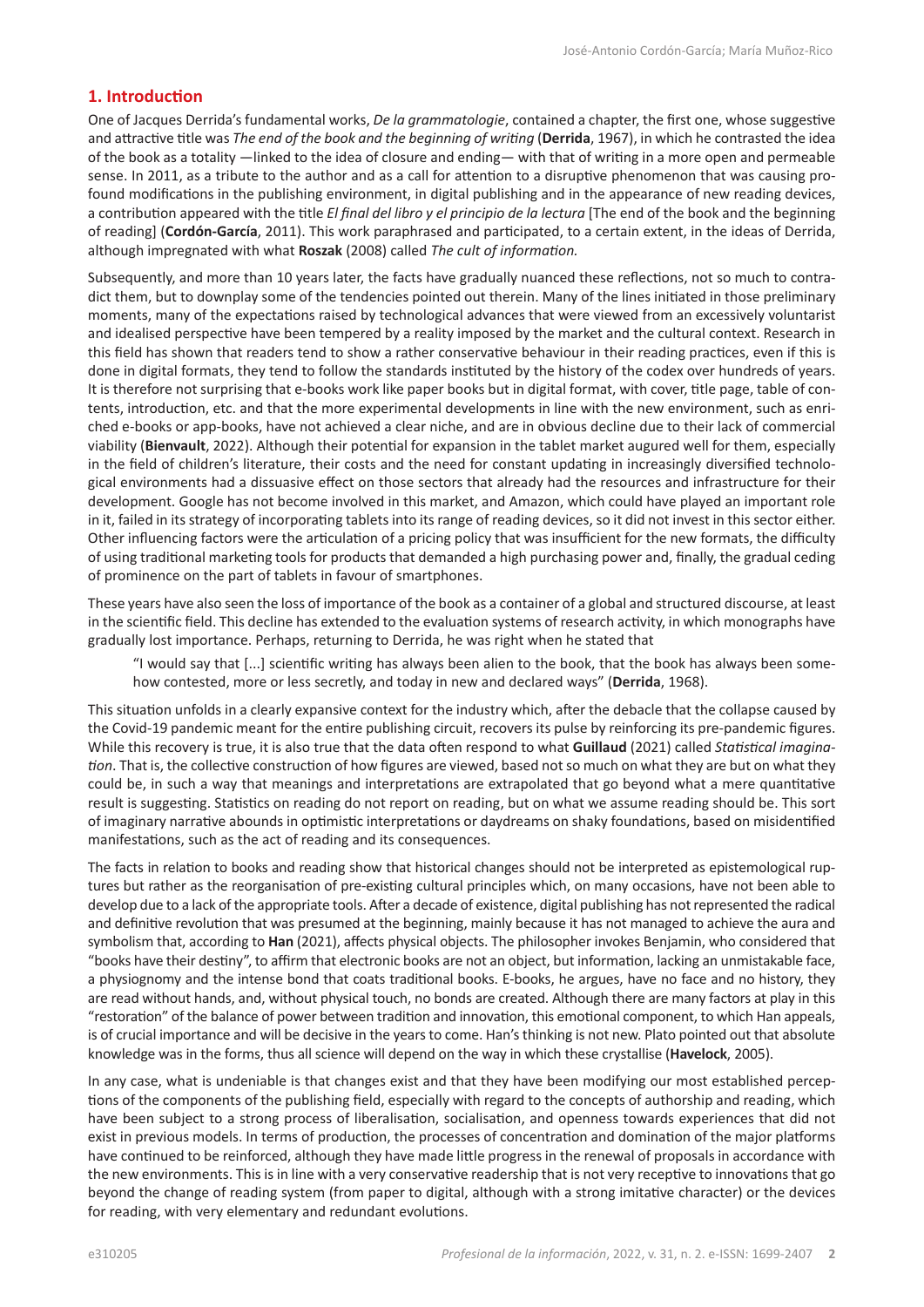### **2. Authorship: from singularisation to expanded creation**

The concept of author has been one of the most controversial and debated concepts in theoretical debates within the cultural industries in general, and in publishing in particular. In addition to generating a specific literature and constituting a line of research profusely practised in the fields of sociology, psychology, law, economics, etc., it has been one of the elements that has undergone most transformations in the last decade.

If the birth of the publishing activity in the 19th century had also facilitated the birth of the writer, in the professional sense of the term, i.e. the existence of a new class of authors who made a living from their writings, it had also established the borderline milestone between the formulation of "I write" and the confirmation of "I am a writer", that is to say, the passage from an act to an identity. Publication became the only objectification capable of transforming the activity of writing into the identity of a writer. This was what distinguished the project of writing "for others" from writing for "oneself". Publishing planning favoured the emergence of the indelible phenomenon of professional identification through three key elements for understanding the figure of the writer from then on: self-perception (writers perceive themselves as such), representation (they expose themselves as such) and designation (they are recognised by others).

In this context, publishing allowed the pivot from the private to the public, from the informal to the formalised, thanks to editorial intervention. It made possible the constitution in space, allowing access to a market and a public, and establishing the durability of the author's status over time. It was through the mediation of an object, the printed book, under the brand name of a recognised publisher, that the act of writing escaped its status as an action and became a factor of identity, an instrument of qualification of a person that was at once durable, communicable to others, acceptable by the reader and shareable with society. The proof of publication allowed a measure of quality and a change in the status of the subject, formalising by contract the passage to the temporal continuity conferred by a publishing house and a readership. The perception of this dividing line instituted by the publishing contract, the configuration of a foundational before and after, was part of the constitution of professional writing. No original, in its various stages, could be considered definitive and no work could be considered published until they appeared bound and registered in the circuit of editorial validation, available to a public, regardless of whether they were read. The conformation of the publishing field, in the sense that **Bourdieu** (2011) attributes to the term, was based precisely on the pre-existence of a whole set of filters and systems of assessment articulated around the systems of editorial selection and evaluation. The dimensioning of the structure of the field itself was structured around the spaces shaped by the publishing activity. The field could not exist outside it.

Modernity, moreover, had instituted retribution as the basis of the writer's identity, the passage from the "author's function" (the one who writes an original work and makes it public) to the "author's condition" (the one who makes a living from their writing). And this had been done under a paradoxical condition, since its regulation was carried out through the system of authors' rights, which fixes amounts according to units of works sold, establishing a mercantile relationship of payment per unit of support acquired, in such a way that authors linked their viability to the functioning of a market of intangible and highly volatile goods.

This situation, with some variations, has remained stable until recently, when the figure of the author has acquired a multiform condition, with abundant signs of differentiation with respect to their regulated status for decades. This has given rise to new forms of writing and authorship that break with the closed conception linked to the printed regime and resize the creative conception, leading to the appearance of notions that redirect the activity in a polymorphic sense, extracting it in many cases from the publishing circuit itself. The contractual and technological links inherent to the print system are diluted in a variety of forms that considerably broaden the publishing field.

If we are to single out the most significant changes that have taken place in the last decade, we would have to focus on three phenomena: self-publishing, openness, and socialisation. Three keys to a process in which we can appreciate a progressive distancing from the conventional publishing system, a rupture of the field as it had been conceived in its most consolidated standards (**Cordón-García**, 2016; **Cordón-García**; **Gómez-Díaz**, 2018) and the emergence of new parameters for characterising writing and authorship (**Cuquerella**, 2018; **Mora**, 2021; **Thompson** 2021a). In reality, over the last years, processes have begun to take shape that feed back on each other and experience a confluence that is still tangential, but which is increasingly operating in publishing practices. In this sense, conventional authorship, more confined to the realm of print, has gradually got contaminated by the forms and modes of digital practices, both to capture innovative elements and to provide visibility on the networks and capture a market that is highly digitalised both in its processes and in its reading and writing activities.

If in the printed sphere authors constituted an immeasurable contingent, numbering in the millions, with the delocalisation and disintermediation established by the digital sphere, the figure grows exponentially. **Shatzkin** (2021) consi-

ders the birth of *Amazon*'s self-publishing system, *Kindle Direct Publishing* (*KDP*), in the first decade of the 21st century, to be one of the three disruptive moments in the publishing sector. Indeed, for the first time in history, a disintermediated publishing system was established, supported by a platform with a vocation for vertical in-

The digital environment is progressing and consolidating, but it has not yet taken advantage of all the potential that technological advances could provide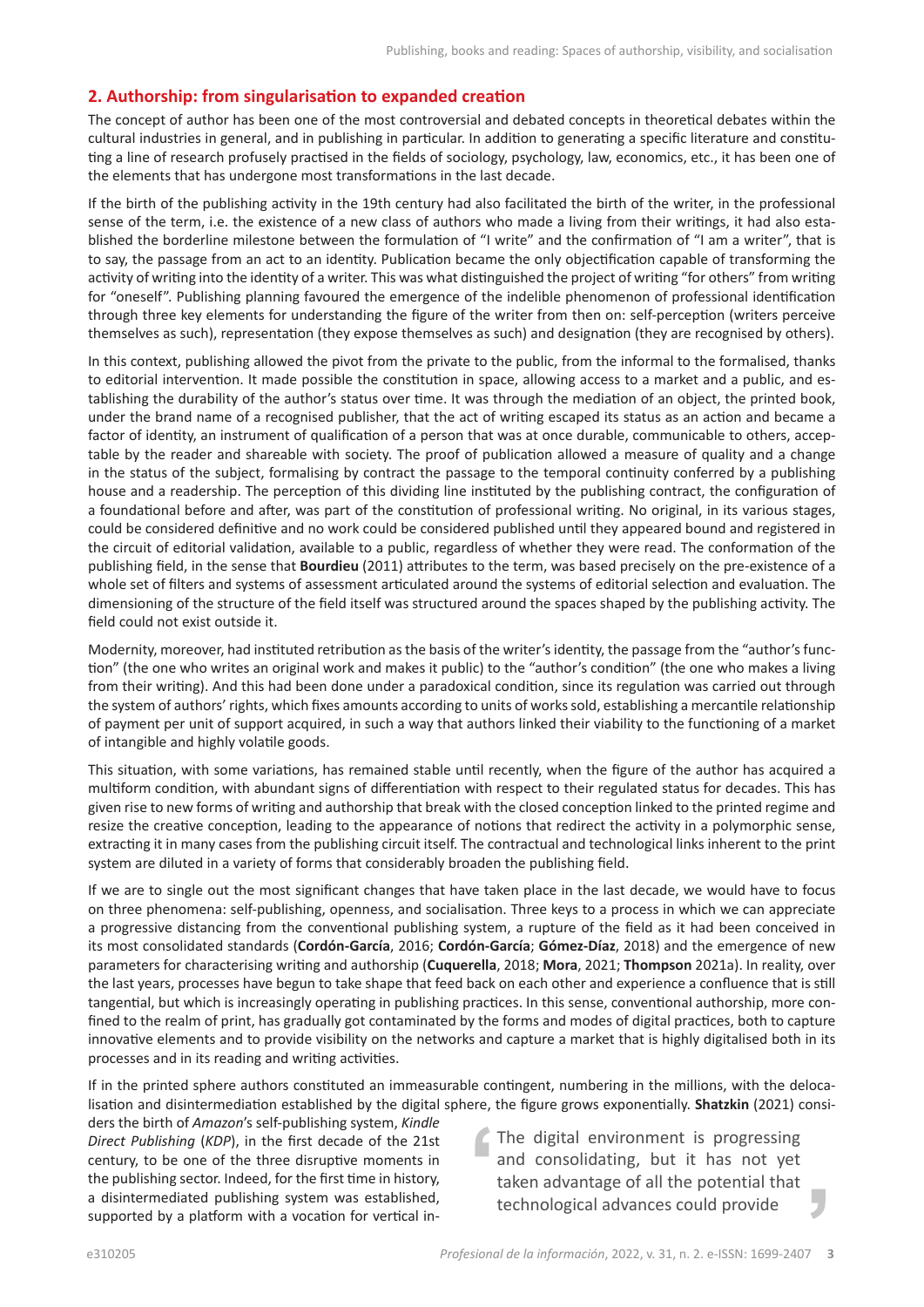tegration and a totalising will in the book sector. It is true that self-publishing had existed before, but it was the digital structure that gave it all its potential for projection and media impact. Its evaluation since then has been such that, at present, there is a fully professionalised business infrastructure at the service of independent authors who, regardless of the quality of the content, can count on an abundance of platforms for the exhibition of their works. In a study developed by the company *Book on Demand* on the nature and characteristics of self-publishing in Europe (*BoD*, 2020), some significant aspects of self-publishing were analysed; among them, we can highlight all those related to the intervention of authors in the socialisation and visibility of their works, a distinctive sign that articulates the new condition of the writer. The generation of "community", i.e. the use of blogs, websites, social networks and the creation of links between authors themselves, occupies a high percentage of authors' activity, with variations between countries. Collaboration with website and blog managers also shows significant percentages, evidencing the authors' interest in promoting their works through this resource. In Spain, for example, these collaborations reach 91% of self-published authors, but in other countries they are not far behind: in Germany the percentage is 81% and in France 83%.

It is a hybrid system in which a wilful attitude and a naïve aspiration to be published coexist with a more commercial and pragmatic zeal. *Kindle Direct Publishing* is a good example of this. Belonging to *Amazon*, it establishes promotional algorithms that powerfully condition the forms of publication of its authors, imposing increasingly shorter work rhythms and publication deadlines, conditioning, according to **McGurl** (2021), the literary culture and the behaviour of writers. Format translates into time, and time translates into speed. The short and, in general, serialised form is the prevailing trend in contemporary digital publishing, as will be discussed later. In this context, *Amazon* launched *Kindle Vella* in the summer of 2021, a new offshoot of its complex ecosystem for the generation of serialised books, ready to be consumed via mobile. It consists of short chapters, between 600 and 5,000 words, which are released consecutively. The system is designed to keep authors and readers in contact, so that the former can adapt to the changing tastes of their audience.

The battle has shifted from that of mere publication to that of visibility. Authors compete not so much to be read, but to be found, recognised, and mentioned (**Muñoz-Rico**; **Cordón-García**, 2022). This dimension acquires special importance in an economy of prototypes such as the book economy, in which each work launched on the market competes with all the other competitors, each book by a publisher competes for the occupation of space and symbolic capital with those which, on the one hand, have the same brand image and, on the other, benefit from the same marketing and publicity mechanisms. In fact, every book an author publishes competes with the rest of their books, and this competition becomes more acute as the author's literary age increases. This is a contest fought in the field of attention, and which is triggered in bookshop displays, on library shelves or in the private space of domestic collections. However, conversely, this singularity favours the appearance of factors that contribute to a title or an author when there are elements of external feedback such as the awarding of prizes, the transfer of a text to the cinematographic space or any other event that confers social significance on the writer or their publications. Author, publisher, and work are constrained by the determinations of a highly selective market, both in terms of physical settings and in terms of emblematic spaces for the representation of texts.

In this context, the person's status as an author is gradually shaped by those conventional signs that give them verisimilitude and identification, such as belonging to a publishing imprint; however, these are no longer essential and, in addition, include marks of a strictly digital nature, such as their website, blog or any other element that places them in online traffic. From the solipsistic and self-satisfied figure, enclosed in their creative universe, authors have moved on to a generalised presence in social networks of all kinds, with regular interventions that sustain their image and their brand. Authors have felt forced to socialise their professional practices, initiating dynamics in which, as **Barthes** presciently pointed out (1967), the narrative branches out into multiple hermeneutics, as a result of its loss of autonomy in the face of the constructions of observers and interpreters. As **Vitali-Rosati** (2018) points out, digital space has become a matter of collective dynamics insofar as it is produced by a continuous interaction between people, machines, algorithms, and platforms. The author operates in a new environment in which, as **Žižek** (2021) points out, anxiety does not arise from being watched but from not being contemplated by others at all times.

This social notoriety translates into an author model whose identity is shaped not only by their productions but also by the cast of followers that pivot around them, generating a corpus of interactions that substantially feeds the original messages (**Fülöp**, 2019). The author is not only the author, but all the instances in which, through the mediation of the publishing house, if it exists, and its media, or through the intervention of its followers, they appear and are integrated. Hence the importance for many publishers of fan clubs organised around an author or a work (**Cruz-Martín**, 2016). These are networks of readers interested in replicating, exchanging information, and creating plots around the themes or characters of a work, which tend to make the work viral (**Coppa**, 2017) and to create situations of participatory memory (**Potts** *et al.*, 2018) thanks to the interactions that take place not only with the works, but also among those involved in the networks. The analysis of the fanfictions phenomenon itself, and its denominations, has been the subject of numerous academic studies (**Peyron**, 2018), due to the impact of fandom on everyday life and its repercussions on an entertainment economy worth billions. Thus, the growth of follower networks and the need to adapt production to their needs has led to the existence of multiple derivative products that would integrate the corpus of a title inseparably from it (**Jacobs**, 2018).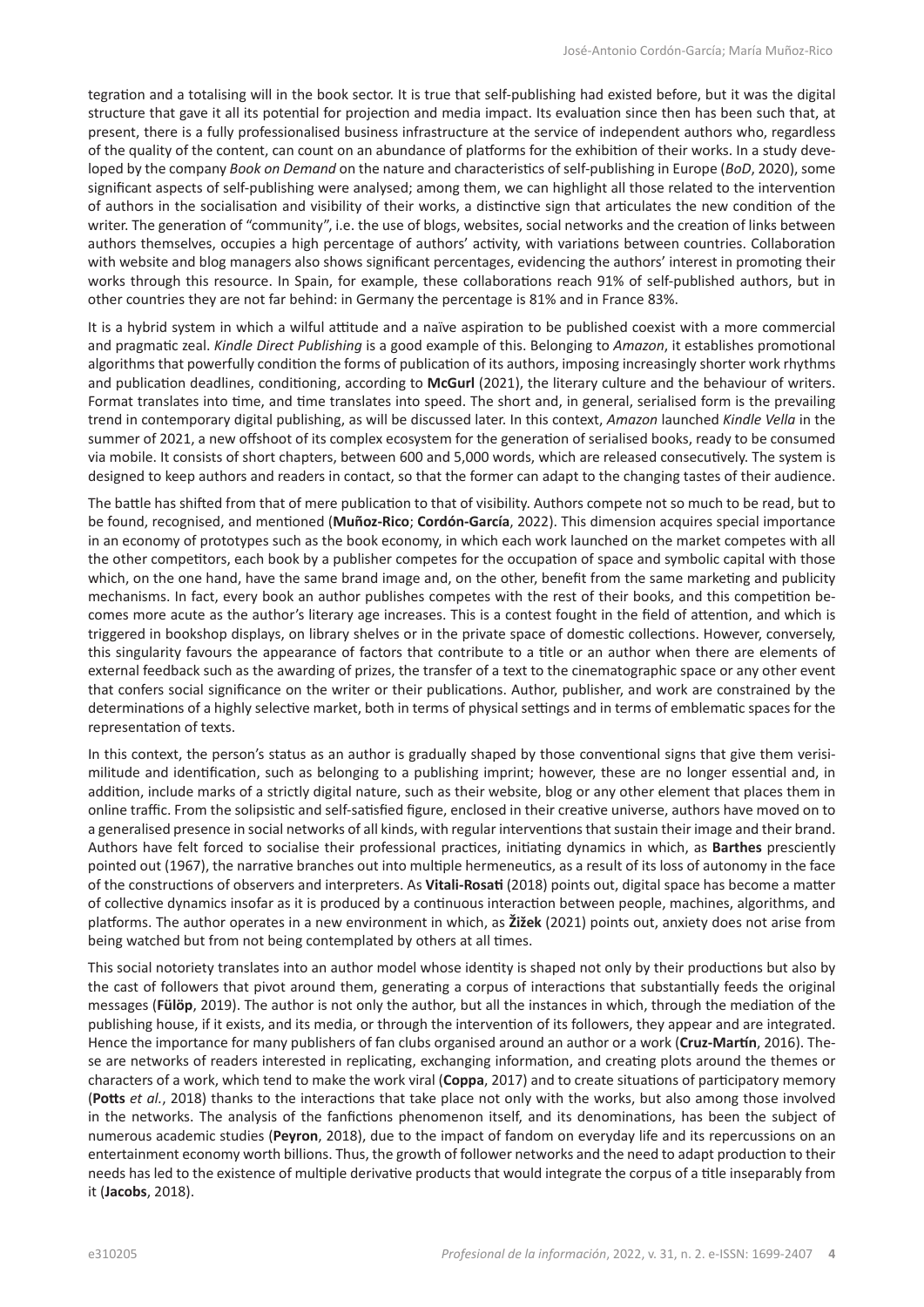The support and visibility provided by networks of followers have become so powerful that they have reversed the direction of the process. It is not the quality or projection of an author that generates an environment of followers, but rather it is this environment that encourages the emergence of new authors. It is the author's "brand" that favours the immersions of the conventional publishing sector in the atypical universe of a somewhat captive market. If **Morrison** (2013) had proposed a dysAfter a decade of existence, digital publishing has not represented the radical and definitive revolution that was presumed at the beginning, mainly because it has not managed to achieve the aura and symbolism that, according to Han (2021), affects physical objects

topian universe in which authors had become interchangeable and reproducible brands without interruption, the position and visibility of many of today's authors is determined by their social impact, with the networks constituting the 'fishing ground' in which to find a guarantee of commercial viability.

In this sense, **Mora** (2021), has characterised a new form of authorship, known as *Out-in-the-Open Writing*. These authors are defined by a more open concept in their creative identity, by their mastery of the technical foundations and instrumental means for the dissemination of the work, by their heterodox vocation and by their iconoclastic stance in the face of the shaping of legitimacy and beliefs of a canonical nature. These are authors who do not pursue vertical success or duration but horizontal success, namely, impact and scope, in such a way that this success does not lie so much in commercial or critical approval as in virality and attracting an increasingly wider readership who, in turn, participate in distributing the texts. Authors who are committed to innovation and to the use of the tools that the web makes available to them to promote this innovation, in a way, in line with the pioneering proposals made at the time by authors such as Janet Murray in her premonitory work *Hamlet on the Holodeck* (**Murray**, 1997). Authors who, moreover, to a large extent, break with the logic of the market in that they make use of non-remunerative formulas for the dissemination and distribution of their works, employing distinctive formulas of open access in its various manifestations.

It could be affirmed that a generation of authors has emerged for whom the prescriptive legitimisation acquired through the application of publishing filters, guarantors of formal and expository quality, lacks value, or at least the value conferred until now by tradition and orthodoxy. This authorship is, in **Escandell-Montiel**'s words (2020), an exocanonical creation, whose foundations move away from printed environments and is fully integrated into digital logics, favouring the consolidation of alternative, peripheral movements, but increasingly closer to a generational centrality.

Authorship appears articulated in three differentiated poles whose distinctive features are adjusted to three publishing systems that coexist in parallel, although with numerous intersections between them:

- The conventional author, concerned with the market, promotion, visibility, and quality of works in the case of literary publishing, whose main concern is editorial performance and, subsequently, their recognition in the traditional field structure. Anchored in print, these authors frequent digital spaces for the promotion and viralisation of their titles. They remain in the system governed by copyright and subsidiary rights. They do not have a homogeneous profile, as this group includes both those who favour more commercial publishing and those who have a more independent affiliation and aspire to make a living from their writings without renouncing a certain canonical legitimisation under the parameters of quality.
- *-* The self-published author*.* It is usually the result of the selective phagocytosis operated by conventional publishing filters, a market to which they have resorted on numerous occasions in pursuit of the approval of a recognisable imprint, as well as ambitious distribution. The author's move into self-publishing responds to the need to satisfy aspirations to publish which find a place in increasingly professionalised companies. These authors tend to use hybrid publishing as their usual publishing system. Digital spaces serve them as a platform to promote their work and as a natural means of promoting it. Good connoisseurs of the tools and resources available on the different social networks, they take advantage of these to make their production visible, making small investments in advertising as well as in the design and presentation of their titles. Although it is not their primary objective, sales and the functioning of a market that is fed above all by subscription systems are one of their creative stimuli. They fit in a traditional conception of authorship, insofar as their aspirations and their behaviour are tied to their integration into a more or less conventional publishing system. When they can, they make the leap to standardised publishing.
- The out-in-the-open author*.* Devoid of standard legitimisation requirements, these are writers whose natural habitat is the web, in the broadest sense of the term. They are fluent in the use of publishing tools of various kinds in order to achieve maximum visibility for their writings. We are talking about very active authors who favour interactions with other authors and with readers, encouraging a permanent renewal of messages. They rework their discourse according to the interventions and comments they receive and take on experimentation and innovation as part of their creative DNA. Their legal regime is governed by open access and Creative Commons licences, as their aim is not sales but the free reception of their works. Permeability with the two previous systems is scarce, except in the case of some literary authors prone to innovation and incursion into creative forms complementary to their usual production.

Any consultation of literary supplements, specialised magazines, or even best-seller lists would allow us to observe that, although circumstantial, this categorisation has increasingly identifiable features. In recent years, among the es-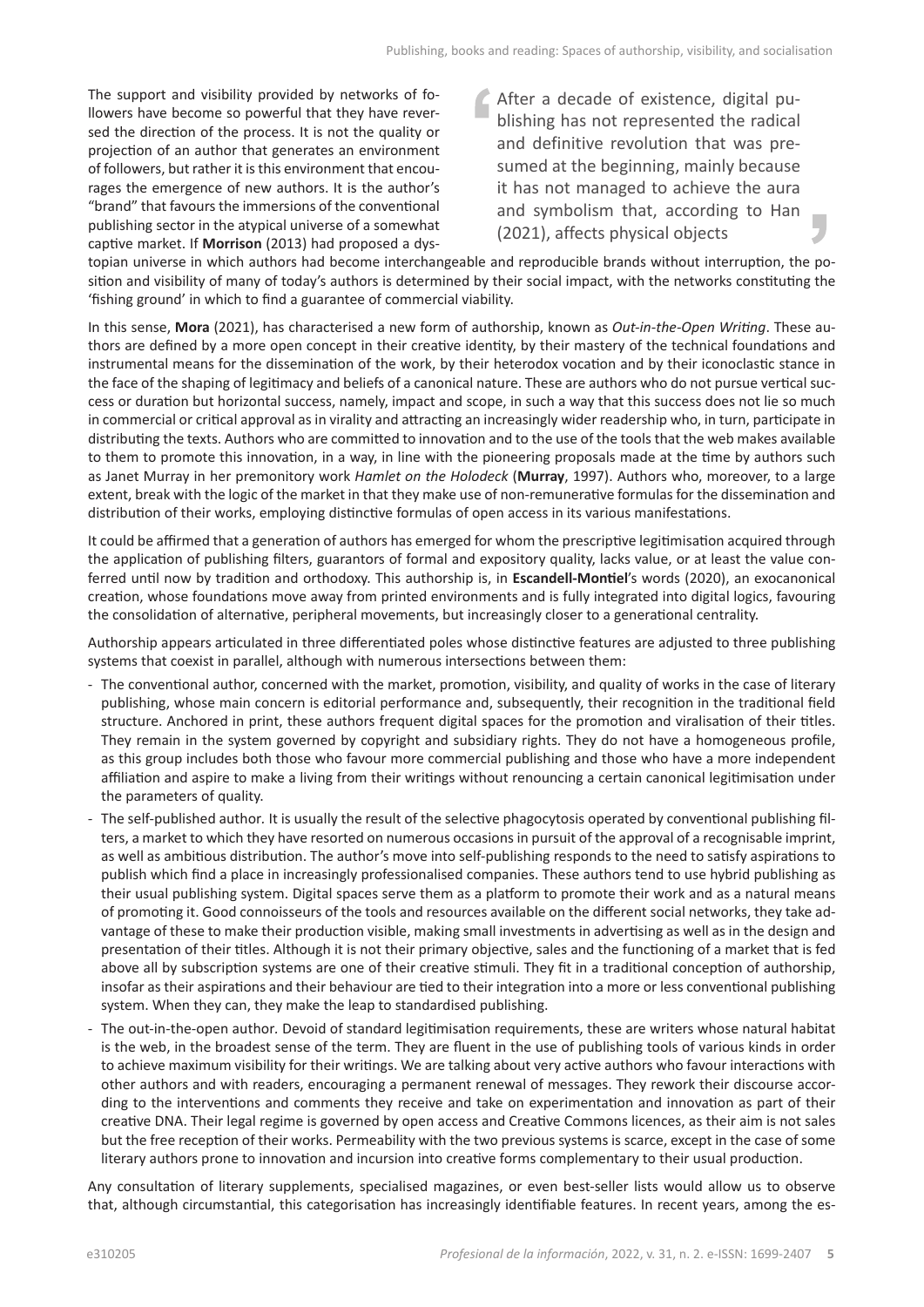tablished authors, but also among the most high-profile and profitable ones, others have been introduced who come from self-publishing and who, thanks to the mobilisation of social networks and the success of sales on the web, have been captured by conventional publishing, becoming in turn very commercially profitable authors. This evolution could be seen as a natural process, affecting a publishing chain that has gradually integrated behaviours and practices of an initially peripheral nature into the core of its activity. What is unique about the process is the shift from the optional to the prescriptive, and the dependence on social media rating systems, which forces its protagonists to strengthen their links with said systems and to respond to the expectations of their readers/followers. Whereas the author's activity in a pre-digital period ended with the delivery of the manuscript and, in any case, with the participation in the launching campaigns of the work, this has now become an intermediate, transitional phase, in which promotional elements take on an unavoidable importance for any cultural endeavour.

Recognition and recommendation systems have shifted from the institutional and canonical to the social and informal, articulating a model in which authors are increasingly dependent on supporters or detractors for their personal valuation and commercial return.

This move has led to the creation of a model, a structure, presided over by the perverse logic of participation, in which the fate of an author is at stake in the uncertain verdict dictated by the networks. The ratings on *Amazon*, the considerations on *Goodreads*, *Facebook* or *Twitter* can represent consecration or misery, according to the winds of opinion and the thermometers of political correctness. The culture of cancellation, the most blatant censure, constitutes one of the most surprising and unpredictable features of the evolution of the internet, which has emerged as a determining and identifying factor of contemporary authorship.

### **3. The cancelled creation**

Social networks establish an unprecedented system of consecration of authors, but also the possibility of mercilessly demolishing them, with an unparalleled scope and projection (**Baltasar**, 2018). In recent years, we have witnessed a process of retrospective revision of authors and works subjected to criteria of ideological purification, in its starkest sense, whereby titles are suppressed, texts are rewritten, or works or writers whose attitudes or proposals do not fit in with the dominant sensibility are removed from the shelves of libraries. It is a process that affects the entire book chain from creation to reception.

The forms of criticism that have become established in today's society combine cruelty with subtlety, the cultural with the personal, lynching with victimhood, claiming with exclusion. Although the practice of crematoria is unfortunately still in force, censure has evolved towards more subdued, but no less effective and captious behaviours (**Sapiro**, 2021). The virtualisation of social relations has meant that everyone has become a slave to their visibility and, in the words of Paula **Sibilia** (2018), to their *extimacy*, insofar as observation or mutual surveillance, has become the behaviour that governs the networks. A surveillance that takes on a double direction, from the system towards individuals, in the sense pointed out by **Zuboff** (2020) and **Wu** (2020), and from individuals towards each other. Zuboff, in a perceptive essay, introduced the concept of *Surveillance capitalism*, to refer to our era as a historical moment in which behaviours, attitudes and opinions are subject to observation and control by a system articulated to trade them in. The philosophy underlying this consideration is that nothing is exempt from this control, which expands and grows as it is able to achieve greater levels of communicability, and to quantitatively increase the connections and links between individuals who are interacting on any given subject. For **Wu** (2020), every chink of our attention can be targeted for commercial exploitation, in a process that has been slowly but inexorably spreading and has become a default position with respect to most of the time and space we occupy. The control of users on the net has gone from an unconfessed objective to a parasitic and uncritical activity, in which the "craft of reading", as Armonía Somers conceptualised it, has been disregarded. Remedios Zafra stresses that we are not only normalising the public sharing of experiences and emotions, intimacy, relationships, and recognition, but also its conversion into a new form of capital by using it as a basis for public exchange (**Zafra**, 2021). Subjected to the exposure of the networks, individuals are torn between two frustrations, that of invisibility and that of stardom. The first leads to anonymity, to emptiness, to virtual non-existence, only admissible when it is not the result of forced ostracism but of persistent will. The second impels to permanent intervention, to the state of anxiety inherent in an uninterrupted activity of actions and omissions that sustain a reality made of transience and obsolescence.

In this logic of surveillance and the exploitation of life experiences, polemical interactions and aggressive debates are favoured, benefiting from the fact that, as **Lanier** (2021) points out, designs that celebrate the noosphere tend to stimulate the inner troll that we humans carry within us. The virulence of this aggression increases exponentially when it is directed towards someone who gathers symbolic, social, and economic capital, as is the case with many authors, and who expresses opinions that transcend their group boundaries. This transgression of limits is returned in the form of censure, not towards the subjects' activity, but towards themselves as persons, encompassing all possible forms of exclusion and denial. These are logics that are established in completely different ideological environments, imposing a culture of suspicion, which leads to hostility and lynching, feeding self-censorship, the fear of dissenting, discussing, speaking, or expressing an opinion in areas labelled or marked as particularly sensitive. In a certain way, as **Nacarino-Bravo** (2018) points out, these logics correspond to a puritanical, victimising, and individual freedom-denying drive, which evokes what **Deleuze** (2008) called microfascisms, that is, censoring activities that always emerge from the group against indi-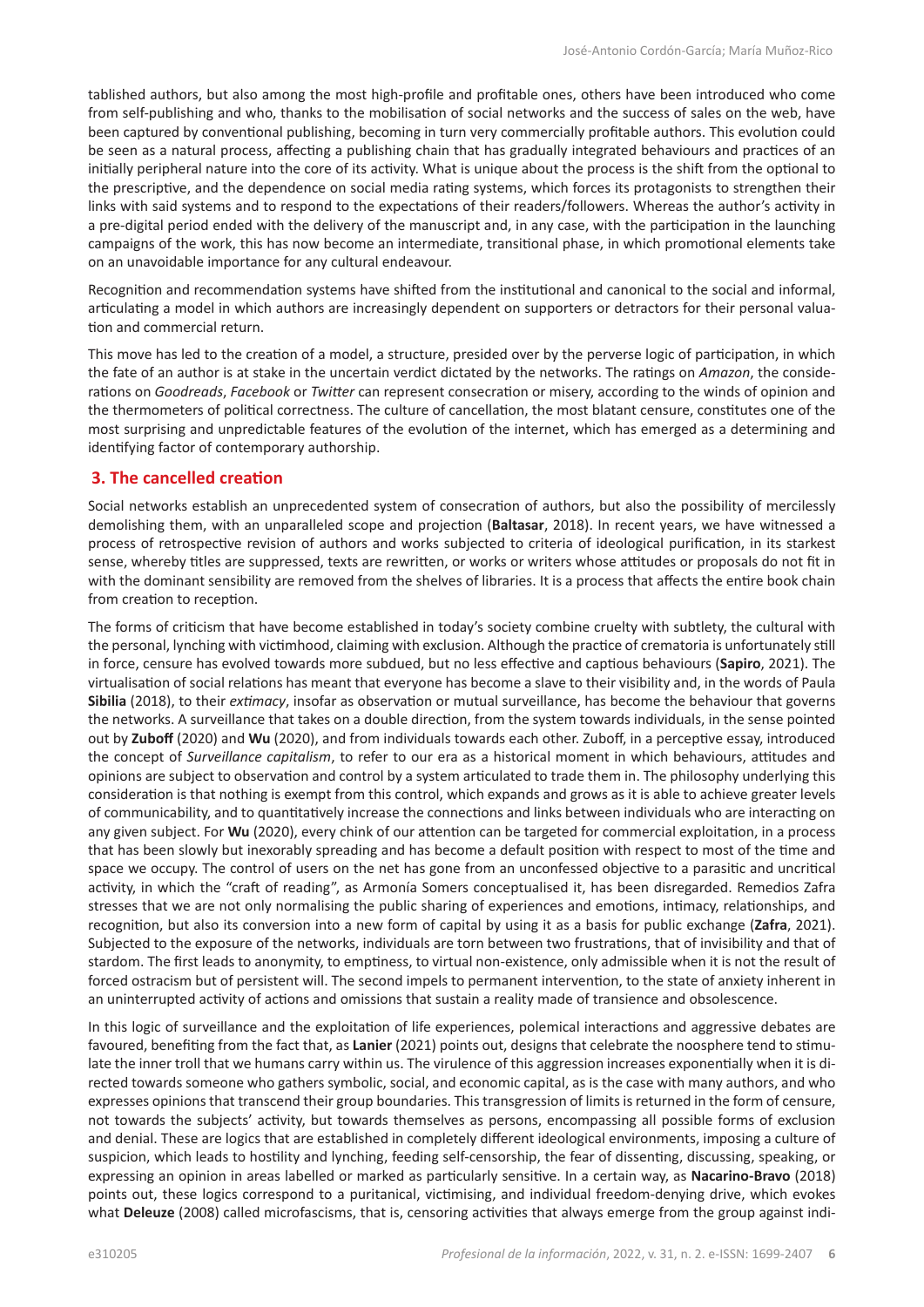viduals and which are assemblages elaborated by many and diverse social interactions. The exacerbated development of identity politics determines the framing in groups, with the consequent dynamics of the delimitation of borders between the in-group and the out-group, on the one hand, and, on the other, the articulation of the experience according to categories, generic or crossed: white Jew, LGBTQIA+ (Lesbian, Gay, Bisexual, Trans, Queer, Intersex, Asexual...), etc. **Dubreuil** (2019), maintains that these features are characteristic of digital capitalism, in which algorithms seek to add us to an identity, of whatever nature. Identity that is self-founded, known and recognised by profiles that are specific to it, that cannot be discussed and enjoys exclusive rights, including the right to silence those who do not accept its criteria. Action is another form of tyranny (**Cardon**, 2018) that increases the echo and virality in digital environments, amplifying the possible spirals of criticism and silence on certain people or social issues. If the concept of tribe was fully established to define differentiated social collectives, such as intellectuals, writers, teachers, etc., which had been well characterised by sociology from the formulations of the Frankfurt School to Pierre Bourdieu, group phenomena have gradually become established. The sense of belonging has been strengthened by such a powerful mortar as that established by the forms of virtual integration, which add to the traditional rites of passage the permanent link through almost omniscient systems of alert and revision; these are determinants of the models of integration and exclusion, for all militancy is articulated in the face of others, to whom a dialectic is applied that does not exclude condemnation. Umberto Eco, not without a certain irony, wrote:

Having an enemy is important not only to define our identity, but also to provide us with an obstacle against which to measure our value system and to show, by facing them, our worth. Therefore, when the enemy does not exist, it is necessary to construct one (**Eco**, 2012).

As Olivier Ertzscheid points out in an article with a very illustrative title, *Autodafècebook* (**Ertzscheid**, 2018), we are witnessing new forms of inquisition favoured by virality and global exchange. Muñoz Machado noted that the same ease with which all kinds of thoughts can be published also facilitates their criticism, which ceases to be balanced when it turns into attacks on the person and generic disqualification of their work, ending up in formulas similar to those favoured in the 16th century (**Muñoz-Machado**, 2013). Certainly, in these cases the bonfire is symbolic or only for books. Moreover, these processes are very difficult to combat because, as **Gómez-de-Ágreda** (2019) argues, the appeal to reason cannot confront the dictates of emotions.

Dominant narratives use emotions not only to offer a particular vision of reality but, above all, to construct it (**Aparici**; **García-Marín**, 2019) and manipulate it. **McIntyre** (2018) wondered whether truth matters as much as feelings, stating that censure is not really necessary when the truth can be buried under a pile of lies. The phenomenon is global, and persecution can be exercised on anyone. What is always decisive is the sacrificial ceremony and the public scandal. As **Salmon** (2019) points out, we have moved from censure of works to the persecution of authors, from criticised texts to severed heads. Censure is increasingly relying on a grammar and procedures that are unique to the digital environment, where, to paraphrase **Tannen** (1999), confrontation is far more common than consensus. Language as a means of exchange does not seek understanding, as **Baudrillard** (2010) would say, but the abolition of the symbolic function. We should ask ourselves along with **Said** (2006) whether it is necessary for the cult of humanism as an educational and cultural ideal to be accompanied by an infinity of pages full of exclusions —more typical of a shopping list—, by the predominance of a minority of select and authorised authors and readers, and by a tone of mean-spirited rejection. As **Lipovetsky** and **Juvin** (2011) argued, we live in an age that has freedom in its mouth and the censor's scissors in its hand.

The emergence of hate speech permeates all spheres of life, and particularly those of culture. **Anders** (2019) defines it as self-affirmation and self-constitution through the negation and destruction of the other. This is a statement underlined by **Emcke** (2020), for whom we live in hypochondriac societies, fearful of the contamination represented by others, who use social networks as throwing weapons, installed in a sort of disconnected bubbles, hiding in anonymity to generate structures of propaganda and manipulation. This discourse is international in nature (**Tamayo**, 2020), globalised, involving entire sectors of society with unfounded, often paranoid, and strongly ideologically motivated narratives. If, for Roland Barthes, the narrative is one of the great categories of knowledge, we find ourselves at a moment in which the primacy achieved by narrative is superior to that of facts, which have come to occupy a subsidiary place, relegating the latter to pure interpretation, as **Nietzsche** (2008) advocated. The "third chair" referred to by **Thoreau** (2021), the one that implies social conversation and empathy with the other, is failing. We have moved from a linguistic capitalism, in which all interventions on the web could be capitalised by the big information conglomerates, turning every word into a commodity and migrating from the economy of attention to that of expression (**Kaplan**, 2012), to a surveillance capitalism, in which the false is deployed within toxic technical architectures (**Ertzscheid**, 2019) that enable a feedback loop of

lies, and in which, as **González-Sainz** (2021) points out, the real is now only the din. **Echevarría** and **Almendros** (2020) speak of cognitive technologies to illustrate the phenomenon of the orientation, modification, and domination of people's behaviour in digital environments, an epistemological transformation that entails inevitable consequences in the development of sanctioning and critical discourses against something or someone. From

In recent years, new forms of writing and authorship have emerged that break with the closed conception linked to the printed regime and resize it, extracting them in many cases from the editorial I. circuit itself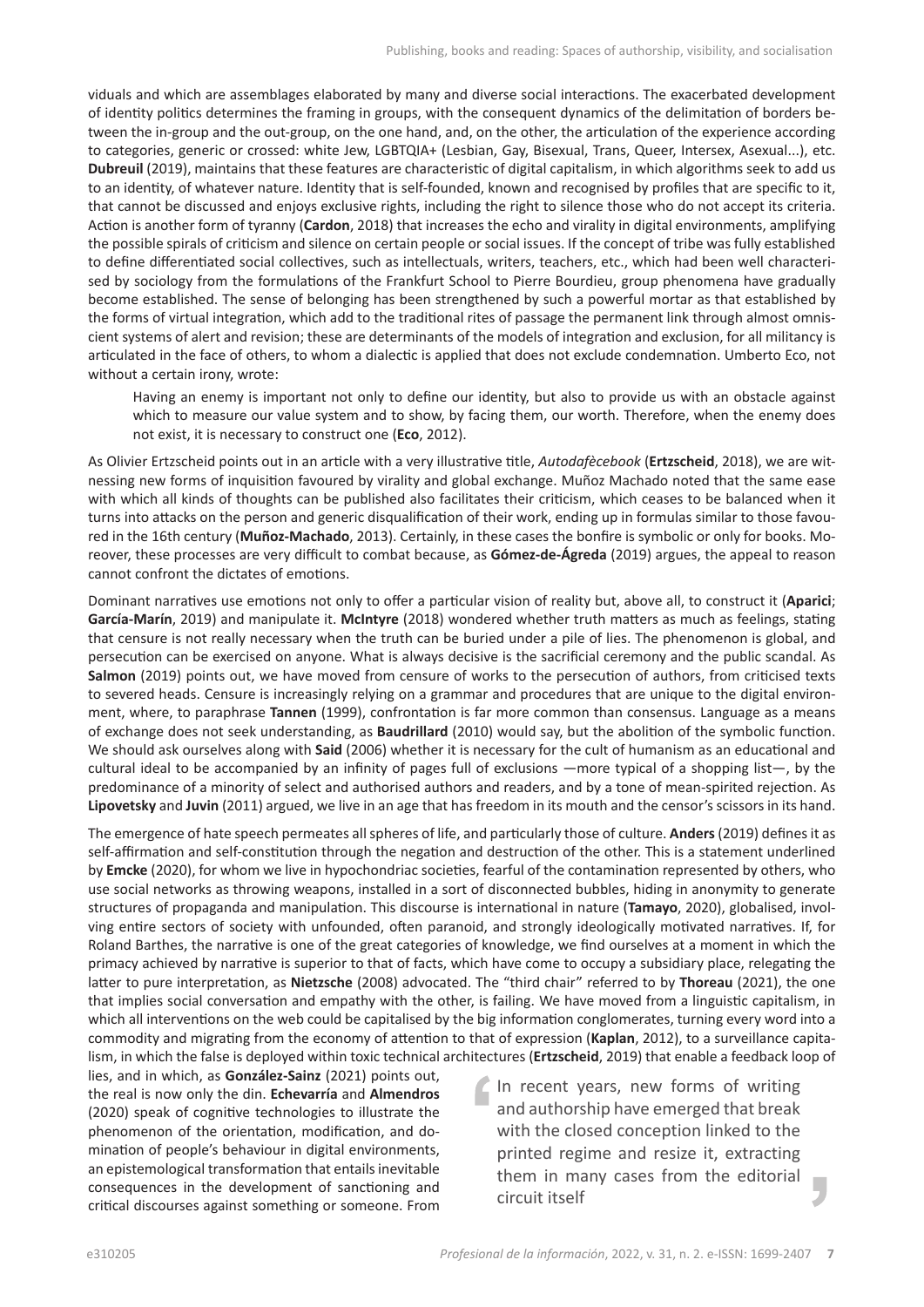noting the symbolic death of the author, as Barthes, Foucault or Derrida had done, we moved on to calling for the real death —as happened with Rushdie— and to the trivialisation of death —as with the hashtags against Rowling—, in a sort of Overton Window in which the unacceptable is finally accepted as a matter of course. **Ferraris** (2017) spoke of documentarity to refer to the new articulation of social actions, shaping a new realism whose signs of identity are activity and participation. But the truth is that this reality is disappearing from an imaginary that discredits the evidence, which is not anchored in facts but in ideology and interpretation, in a subjective grammar in which everyone can set themselves up as the hermeneutist of a knowledge that confuses its nature with the procedures for accessing it (**Ferran-Sáez**, 2018).

Authors have been compelled into an unhinged competition for visibility, in which their participation is inevitable to feed multiple spaces on the web. But this great media and proximity showcase creates myths as much as it demolishes them, as the concept of invulnerability is a mirage, as is that of unconditionality, and often that of respect. There are no effective filters on the web and getting through them represents an irresistible and almost Faustian temptation to participate in an endless orgy of information, always available and renewed. A sort of mirror in which a profound and invisible reality can be contemplated in the tangible world, but which can suddenly become hostile (**Levi**, 2019). The liquid nature of a system that fosters both contempt and praise, the creation of legions of followers and virulent detractors at the same time, makes it necessary to enter with caution into a game that is as suggestive as it is perverse. A game which opposes vanity and pride, not always on equal terms, and in which, as Olivier **Ertzscheid** (2021) suggests, *Brandolini's Law* operates, that is, the amount of energy needed to refute idiocy is an order of magnitude greater than that needed to produce it. As **Muñoz-Rengel** (2020) argues, we live in a gigantic virtuality contaminated by conjecture, which comes on top of the usual lies, the intimate and the social. An industry of lies (**Villanueva**, 2021) that articulates an environment with hyperrealist roots, to the extent that, as D'Ancona states, it is a mode of discourse in which the gap between the real and the imaginary disappears, and in which the most common behaviour has been to choose sides rather than evaluate the evidence (**D'Ancona**, 2019). As Eco remarks,

"we must distinguish between devotees of hermeticism, always sloppy and unreliable —with a tendency to falsify sources or make mistakes in quotations—, and serious scholars" (**Eco**, 2021).

#### **4. Publishing: concentration, open access and publishing on demand**

The publishing system is immersed in a contradictory movement in its foundations, whose nature was already detected by Bourdieu when he established the dichotomy between the culture of interest, profit, and profitability at all costs and that of altruistic and independent creation (**Sapiro**, 2019). Hence the existence of two opposing trends, one tending towards globalisation and business concentration, with all that this entails in terms of the hardening and limitation of publishing opportunities (**Schiffrin**, 2019), as well as the loss of bibliodiversity (*IAIP*, 2014; **Voisard**; **Chibani-Jacquot**; **Mollier**, 2021), and the other advocating open access to culture, with no restrictions, if any, other than those established by the authors.

If postmodernity had put an end to general explanatory narratives, establishing a period of hermeneutic discontinuity in historical conditions and business development, information and communication technologies introduced a new narrative, that of globalisation, in which algorithms and internationalisation replaced the logics of reason. The concept of *Transmodernity* (**Rodríguez-Magda**, 1989), which has gradually acquired the value of a new geopolitical, epistemological, gnoseological and social paradigm, is integrated into this drift, as it groups together postulates such as the pre-eminence of the market over politics, the application of a blurred logic, or the defence of digital reason and constructivism. The publishing world has largely slipped into this dynamic in which, as **Bauman** (2017) points out, culture is conceived as the ability to change subject matter and position very quickly. In this sense, **Han** (2019) highlighted how cultural spaces overlap, cross over, and juxtapose, in such a way that the process of globalisation has a cumulative effect and that it is the sense of the *hyper*, rather than the *trans*, *inter* or *multi*, that accurately reflects the spatiality of culture today. There is a de-spatialisation in the sense that all places are identical in the configuration of a hyperculturality.

The major publishing houses have been adopting this expansionist approach for many years. For *Random House*, *Hachette*, *Planeta*, or in the digital sphere, *Amazon*, *Google* or *Apple*, the need to find the means to assert their international presence is an immediate imperative.

The merger of *Random House* and *Penguin publishers* (*Bertelsmann* and *Pearson* as parent companies) in 2013 represented the control of the publishing business of physical and digital fiction and non-fiction books worldwide. This process of publishing concentration had a special impact in the case of Spain, as in 2014 the macro-group absorbed one of the emblematic publishing groups in the history of publishing: *Santillana*. The purchase of *Santillana Ediciones Generales*, for 72 million euros, included some of the most significant imprints in the publishing sector: the Spanish publishing houses *Aguilar*,

*Alfaguara*, *Punto de Lectura*, *Altea*, *Suma de Letras* and *Taurus*, as well as the Brazilian publishers *Objetiva*, *Foglio* and *Fontanar*. In 2018, it did so with Salamandra, one of Spain's leading independent publishers. Others such as *Anaya* and *Anagrama* were already part of a large group: *Anaya* was part of the French *Hachette*, and *Anagrama* was already 99% controlled by the Italian *Feltrinelli*.

Author, publisher, and work are constrained by the determinations of a highly selective market, both in terms of physical settings and in terms of emblematic spaces for the representation of texts.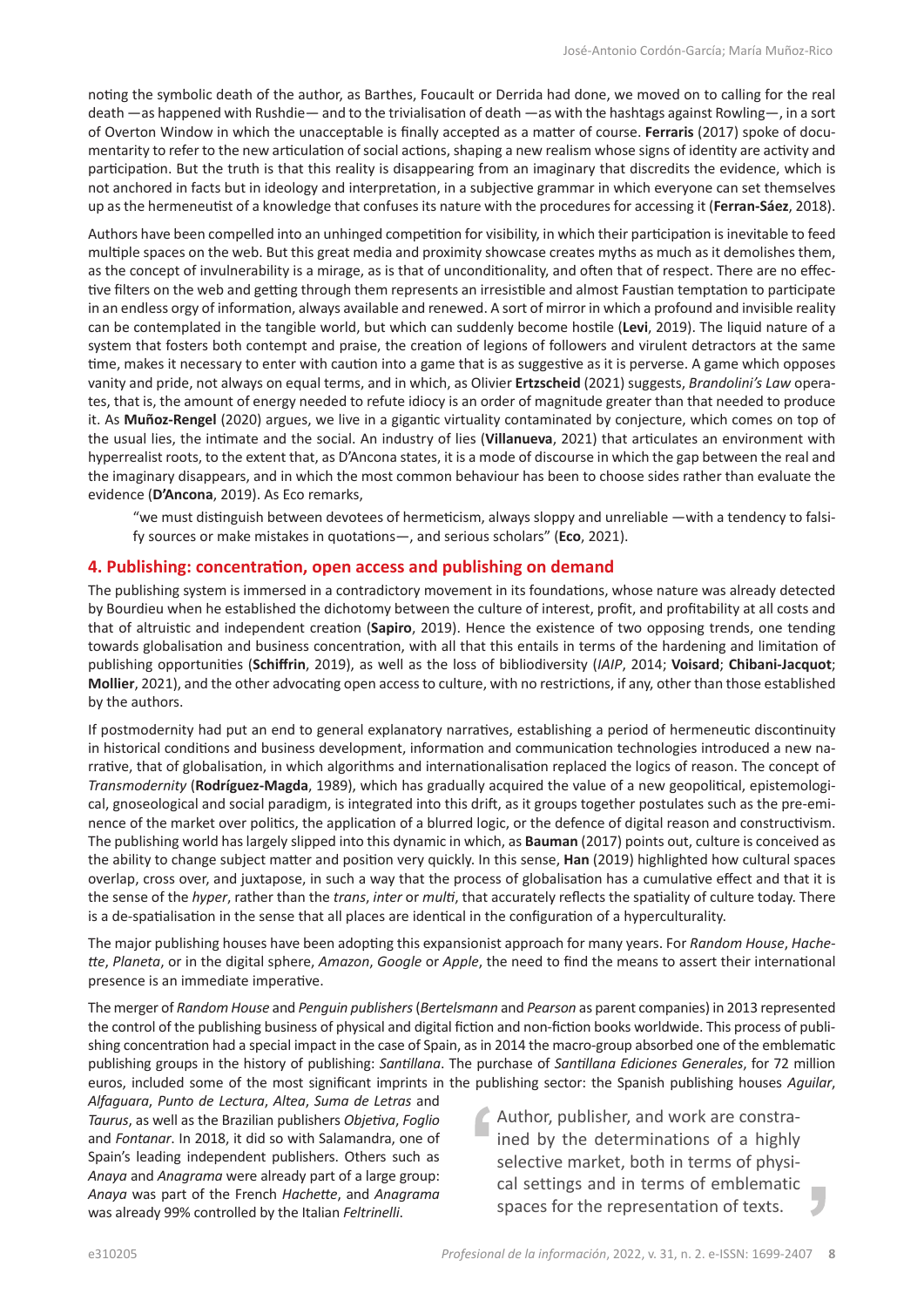As a result of this phenomenon, in just two years, the Big Six, the six largest publishers in the United States and the world, became the Big Four. Long-established imprints such as *Doubleday*, *Knopf*, *Pantheon*, *GP Putnam's Sons* and *Viking* are now simply trademarks of large international conglomerates. The merger of *Macmillan* and *Springer* was evidence of the importance of economies of scale for large publishers, and how a company left out of this move would lack medium-term projection. The integration of these companies created a publishing group with a turnover of almost 1.5 billion euros and 13,000 employees, which includes the whole of *Springer Science+Business Media* (owned by funds managed by *BCP*) and the majority of *Macmillan Science and Education* (*MSE*), owned by *Holtzbrinck*, namely *Nature Publishing Group*, *Palgrave Macmillan*, and the global business of *Macmillan Education*.

Rüdiger Wischenbart publishes an annual report on the global publishing industry. In the 2020 report, he provided data on the five largest publishing groups, showing the high levels of profitability they have enjoyed in recent years, during which major takeovers have taken place (**Wischenbart**; **Fleischfacker**, 2020).

In December 2019, the multimedia conglomerate *Bertelsmann* became the sole owner of *Penguin Random House*. To do so, it paid USD 675 million (EUR 606 million) for 25% of the shares still owned by the *Pearson* group. *Bertelsmann* and *Pearson* had merged their groups in 2013. *Bertelsmann* owned 53% of the shares of the new conglomerate and *Pearson* 47%. In 2017 *Bertelsmann* increased its shareholding to 75%. From a publishing point of view, the company generates 50% of the literary fiction produced in English, with some 300 individual publishers.

In November 2020, the *Penguin Random House Group* (*PRH*) proposed the acquisition of another of the giants of the American market, *Simon and Shuster*, for USD 2175 million (EUR 1800 million). This purchase will become, if finally admitted by the US Department of Justice, the largest ever in American publishing. With the incorporation of *Simon and Shuster*, *PRH* would become the leading American group in terms of turnover, tripling the figures of the next largest. The integration of the publishing house would mean the integration of a workforce of 1,500 employees, two thousand titles per year, 35 publishing imprints, and a catalogue of 35,000 works. As **Esposito** (2020) points out, this operation gave rise to the emergence of a new business model, which he calls 360º. This would be a company whose strategy is aimed at all areas and directions in an attempt to conquer and dominate the international market. *Amazon*, *Elsevier*, *Netflix*, *Ingram*, and now *Penguin Random House* could fit squarely into this category. Esposito outlines the conditions for becoming a 360° company:

- Having a dominant position in the market;
- Having the capacity to acquire other services, taking into account the scale model;
- Having a willingness to unbundle the platform;
- Having a contextualised view of the place of publishing within the organisation, bearing in mind that many of the operations will not be of a strictly publishing nature.

Analysed purely from a marketing point of view, *Penguin Random House*'s position is, for the time being, impregnable. McIlroy carried out a study on the concentration of publishing among the Big 5 (before the acquisition of *Simon and Shuster*) and the distribution among them of the major market launches, and the resulting picture is striking. According to that report, *Penguin Random House* accounted for 40% of bestsellers published in 2019, compared with 15.5% for *HarperCollins*, 15% for *Hachette*, 12.7% for *Macmillan* and 9.6% for *Simon and Shuster*. Together, the big five accounted for 92.5% of all bestsellers in the market (**McIlroy**, 2020). In the same vein, *HarperCollins* acquired the trade division of *Houghton Mifflin Harcourt* for USD 349 million. Meanwhile, the *Hachette* group bought *Workman Publishing*, one of the few remaining independent publishers in the United States, for USD 240 million.

The audiobook sector has also been affected by this concentration process, whose ultimate goal is to expand markets and production infrastructures. One of the companies that has experienced the most significant growth in recent years, the Swedish company *Storytel*, which is well established in many countries around the world, including Spain, bought Audiobooks.com, thus making it possible to expand its business into the English-language audiobook market. For its part, *RBmedia*, an audiobook publisher belonging to the venture capital group *KPR*, bought *Booka*, based in Barcelona, as well as a section of *McGraw-Hill* dedicated to the production of this type of product for the professional market.

The big publishing groups cannibalise anything that might represent some kind of competition, or anything that might allow them to expand into new or already colonised territories. This expansion is not only of a business nature but also of services, features and functionalities that can capture the attention of the buyer and segment the market by components inherent to the added value. One of the aspects in which both *Amazon*, *Apple* and *Penguin* have invested is in recommendation systems, which have become increasingly sophisticated, from the point of view of the use of algorithms that serve to trace reader and buyer profiles, but also from the point of view of the development of specialised tools.

The consequence of all these concentration processes is that bibliodiversity and competition have been drastically reduced (**Shatzkin**; **Paris**, 2019). Mergers and acquisitions have affected century-old groups that had remained unscathed for most of their history. The problem is that as companies become more concentrated, their exposure to risk and their commitment to innovation diminishes, and more controversial initiatives are relegated to a circumstantial or opportunistic role. The objective is the expansion of audiences, not their diversification, the domination of the market (it is calculated that the merger of *PRH* with *Simon and Shuster* will allow it to control 70% of the American literary market),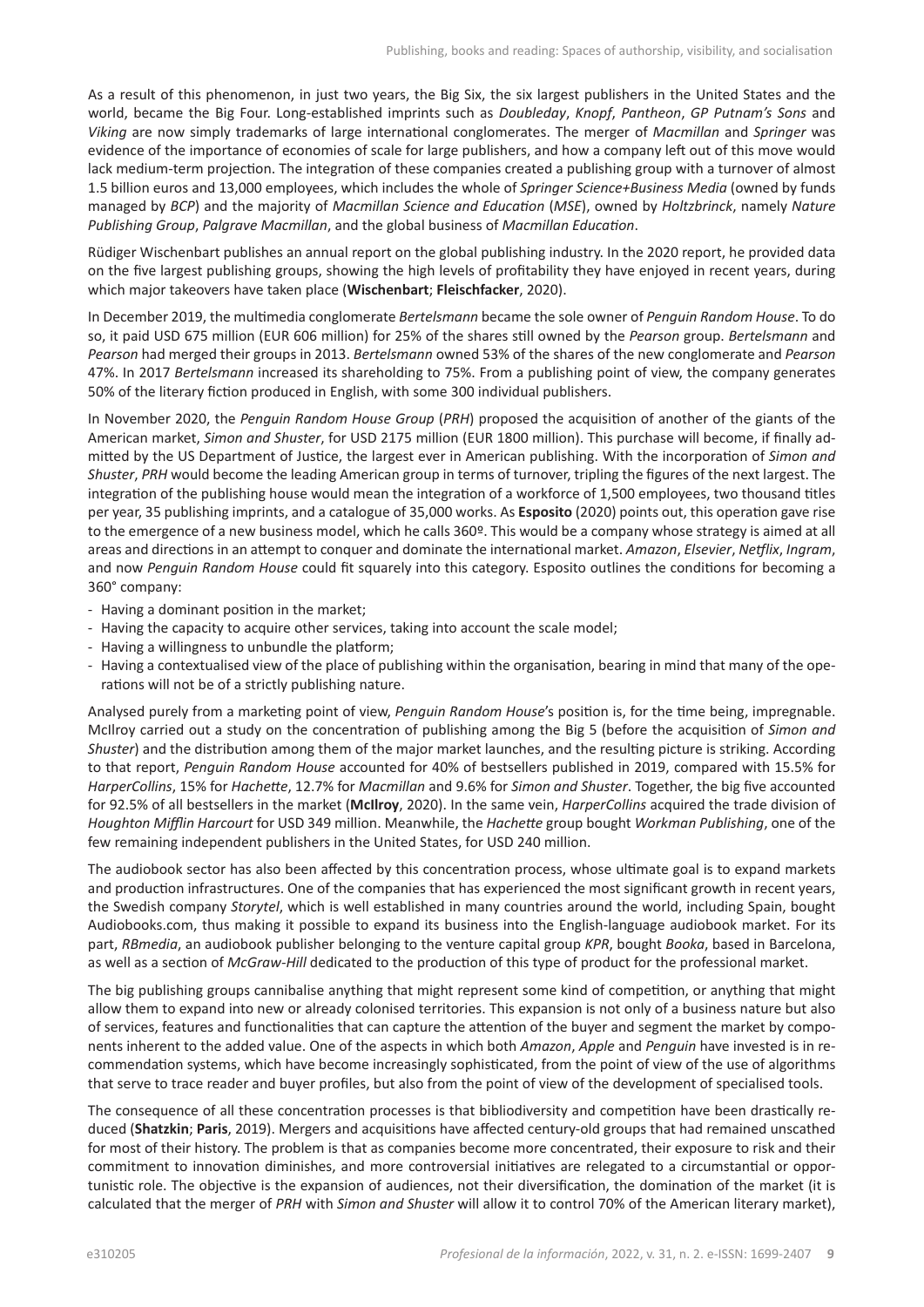not its cultural enrichment; in short, the monopoly over the book value chain, with the subsequent precariousness and dependence of the different actors. With the purchase of *Simon and Shuster*, *Bertelsmann* would consolidate its fourth position in the world publishing ranking, surpassed only by scientific-technical publishing conglomerates such as *Reed Elsevier*, *Thomson-Reuters*, and *Pearson* (**Wischenbart**; **Fleischfacker**, 2020). The acquisition was challenged by the *US Department of Justice*, appealing antitrust laws. As a result, this process has been suspended pending a judicial resolution. The purchase of *Simon and Schuster* can also be interpreted as an obligatory move in response to *Amazon*'s growing power in the publishing industry, not only in the sale of books, but in the whole system that constitutes its promotion and dissemination structure (**McGurl**, 2021).

Mergers and publishing concentration processes have been recurrent in recent years. And although the most striking are those that affect the movements undertaken by the large groups, they are not the only ones. For example, *Bloomsbury*, a British group founded in 1986, with a catalogue that includes several *Nobel Prize* winners, *Pulitzer Prize* winners, etc., decided to expand its activities in the United States with the acquisition of the academic publisher *ABC-CLIO*, founded in 1955 and based in California. With 23,000 titles in its catalogue, the purchase allowed *Bloomsbury* to open up the market to the academic sector and improve its digital distribution options. Meanwhile, in France, *Vivendi* pursues its acquisition of the *Lagardère* group, a deal due to be completed in December 2022; and *Hachette Livre* is in the process of merging with the *Editis* group, which has been in business for more than 150 years.

In another context, *Overdrive* acquired *Kanopy* in 2021, an operation aimed above all at the control of multimedia services by the digital reading platform dedicated to the lending of e-books and audiobooks, strongly established in the USA, and expanding to other countries around the world. *Overdrive*, in turn, was acquired in 2015 by *Rakuten*, and in 2020 by *KKR*, a global investment firm that, in recent years, has bet on digital content. In this same information-documentary context, the most significant acquisition was that of *ProQuest* by *Clarivate*, for more than USD 5 billion. *Bowker*, which remains part of *Cambridge*, was excluded from the acquisition. Although the purchase was opposed by *SPARC* (*Scholarly Publishing and Academic Resources Coalition*), which brings together several hundred research libraries around the world, it went through without a hitch.

#### **5. Towards a new publishing paradigm: open publishing**

In the face of these processes of concentration that restrict supply and limit publishing independence and diversification, in recent years a movement towards openness and access to content has been gaining ground, which, although fundamentally focused on scientific publishing, is expanding to more commercial publishing. From centralised models, there has been a shift to distributed models (**Maxwell** *et al.*, 2019).

If one of the most outstanding signs in the articulation of contemporary creation has been its liberation towards open and de-publishing standards, publishing has followed a similar path in which quality control in the production of content has been combined with greater accessibility to it. Although the movement has its origins and main strength in the field of scientific communication, and particularly in the field of journals, it has gradually spread to books and to sectors that are not exclusively scientific. These are processes which, arising from the individual initiative of researchers and professional associations, have become institutionalised, attracting the support of official national and international bodies in their strategic plans, and spreading their philosophy to publishing initiatives that were initially far from their aims. In this sense, the 21<sup>st</sup> century has witnessed a profound disruption in publishing practices. Digital technologies have generalised the restricted practice of publishing, making it possible to modulate it according to who can publish and when, to manage both the medium used and the channels through which information is consumed. This is a plethora of tools, applications, infrastructures, and models which make possible an ever-changing future (**Reijnen**; **Rasch**, 2020).

What the whole movement entails is a broader and more categorical element, namely the incorporation of the interests of the reader, whether researcher or ordinary citizen, into the communication process, moving from mere consumer to co-participant in the production. This movement can be perceived in scientific publishers not only in the fact that reading has been opened up to anyone interested in the contents, but also in the assumption that, in whole or in part, and in the field of books, the premise of availability is accepted, whether of a chapter, a collection or some of the titles in the publishing catalogue.

Along these lines, evaluation processes have also joined this philosophy, seeking to create cultural and not only economic capital, as well as to build communities around content or themes. As opposed to mere datafication and purely quantitative interpretations of data, the evaluation process is intended to involve the entire interested community, as *MITP Works in Progress* (*WiP*) does by collecting papers in the early stages of development and submitting them to an open peer review process. This programme gives authors the benefit of feedback from the community, as well as the possibility of publishing a version of their work prior to a more formal publication. *WiPs* are reviewed by the publisher and then posted on *PubPub* for open discussion. Comments are moderated by the authors and facilitated by the publisher's staff. After the open review period, authors can revise the work and submit it for consideration for formal publication.

As publishing processes are incorporated into a more open and informal philosophy, away from the rigid protocols of selection, we can speak of publishing performativity, with a character very similar to that conferred by **Vitali-Rosati** (2018) to editorialisation: there are no predefined protocols, no standardised frameworks but publishing activity responds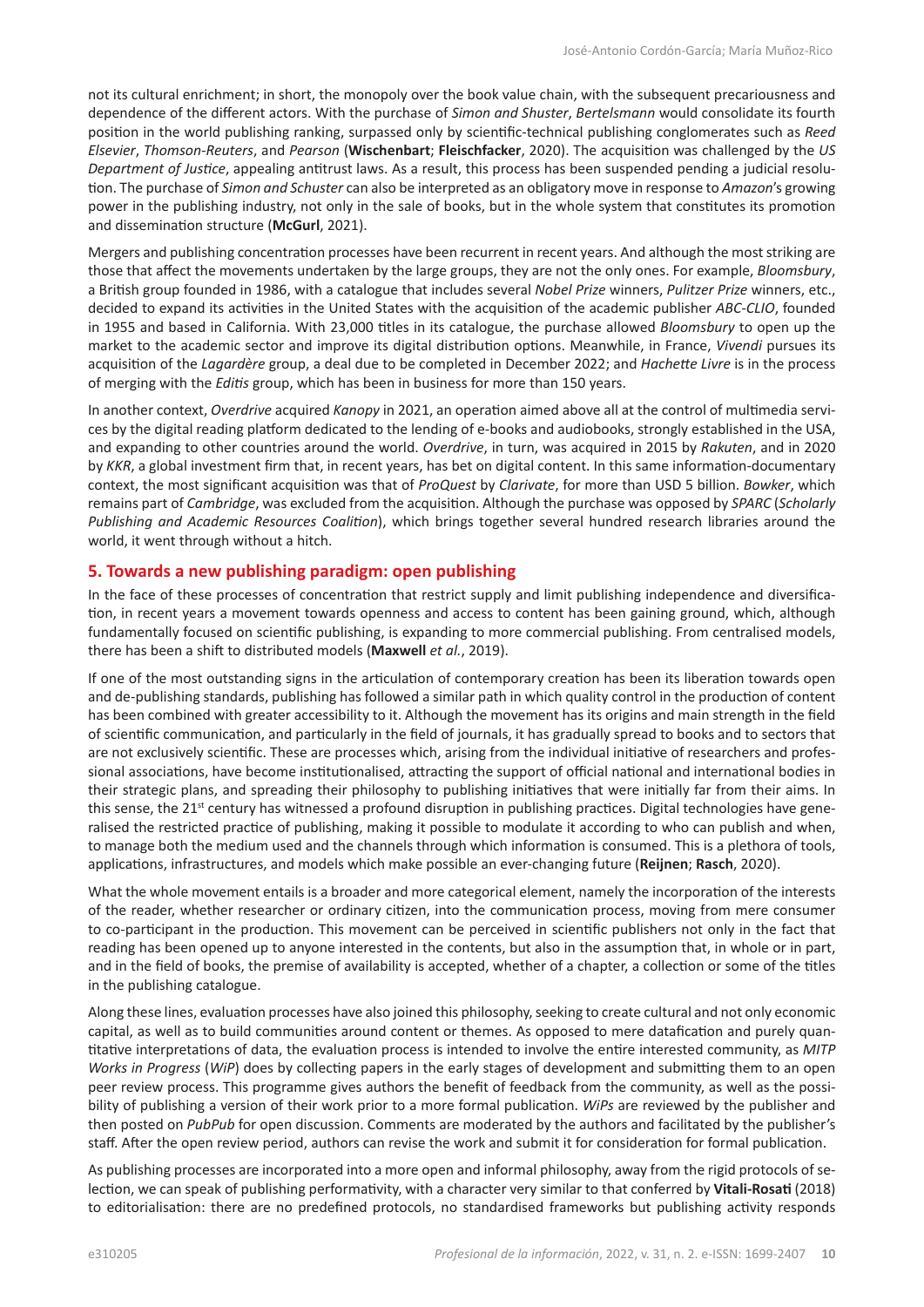to an open environment in which interactions modulate uncontrolled outcomes and interpretations in the publishing process. It is performative in the sense that it produces its own rules; it does not represent things but produces them. The space of publishing has shifted from the aesthetic and representational to the operational, in the sense that we tend to work and interoperate with This move has led to the creation of a model, a structure, presided over by the perverse logic of participation, in which the fate of an author is at stake in the uncertain verdict dictated by the networks

digital objects and not to consume them in a more or less passive way.

This new paradigm determines a reconfiguration of the conventional relations between creation and production, in the sense that they are simultaneous processes, breaking the linearity and succession of traditional publishing. This is a reconfiguration that affects not only the processes but also the contents, in such a way that the relational is imposed over the modular. The interactions generated between the different actors make it possible to articulate semantically significant models of the relationship between the whole and the parts, not only in terms of the structure of the content, but also between the people and objects involved in the publication process. The design and interactive development of the publication enables the intervention of different actors in a dynamic whose key is defined by interoperability (**Doctorow**, 2021). Achieving this has been an aspiration of the publishing sector, but also of readers, in order to avoid dominant positions in the market and to favour the portability of content, which is impossible in proprietary systems such as the one maintained by *Amazon*. The *European Publishers Federation* launched a manifesto in 2019 (*European Publishing Federation*, 2019) postulating this issue in its point 4, considered substantial to defend the rights of readers. In the same vein, the *European Parliament* approved the *Digital Markets Act* in December 2021, which postulates the strengthening of interoperability and sets limits on so-called "killer acquisitions" (i.e., the purchase by large platforms of smaller companies to kill their innovations and the competition that these entail). Measures included in the act include the possibility for users to uninstall pre-installed apps, which opens up the possibility for users to choose their preferred operator. In France, the Société des auteurs and the *Syndicat National de l'Édition* have shown their support for these measures, calling for the principle of interoperability to be further strengthened (*SNE*, 2021).

Open access on the one hand, and interoperability on the other, share the objective of removing barriers and fostering communication, although this requires, as **Cantrell** and **Donaldon** (2022) point out, structural equity between all stakeholders whose starting conditions are unequal in terms of funding and viability. The opening of models and systems is in society's interest, but this requires public policies to support the process and eliminate inequalities, without undermining the quality control systems inherent in any publishing activity.

#### **6. Disaggregation of the chain: publishing on demand**

One of the problems of world publishing has always been that of "too many books". This problem acquires a threefold dimension. First, that of overproduction when it does not adapt to the tastes and absorption capacity of readers, generating an overflow in the number of titles. Second, when the copies published, the print run, miscalculate the possible impact and reception by buyers, generating an overflow in the number of works returned, stored or, ultimately, destroyed. And finally, when works do not reach their potential readers due to lack of visibility, causing a bottleneck in the natural distribution circuit. As the publishing system is governed by the logic of an economy of prototypes, presided over by the collateral effects of an economy of attention in which reading has a residual character, the greatest difficulty experienced by the sector lies in ensuring that every book reaches its potential readers, and that the two spheres are roughly coincident, so that there are not more books than readers (production problem), nor more readers than books (problem of copies available for sale or loan). With electronic publishing, the problem was partially solved by operating on a scenario where demand triggered the availability of content. But while this was an important step, it did not solve the collapse of the physical distribution systems for works. Print-on-demand systems, that is, the publication of a work upon request, printing only the number of copies requested, had worked with little success in the publishing world since the end of the 20<sup>th</sup> century. And although these new systems were hailed at the time as a possible wake-up call for traditional ones (**Sánchez-Paso**, 2003), it was not until the second decade of the 21st century that technology made it possible to arbitrate efficient and profitable production systems for publishers and users. So much so that **Shatzkin** (2021) does not hesitate to consider that their consolidation, together with self-publishing systems, is causing a reordering of the structural and commercial landscape of publishing. In fact, he argues that this is the third major disruption in the publishing sector, after the first, which was driven by the restructuring of the retail sales network imposed by *Amazon*, which removed the role of conventional distribution systems in order to impose online demand for physical books; and after the second, in which the role of publishers in the distribution and sale of books has also been reduced. This is a phenomenon attributable to the activity of companies such as *Amazon* and *IngramSpark*, which have allowed authors to place their books on the market effectively and directly without the intervention of a publisher (**Hunt**, 2021). In contrast to the produce-to-sell system, print-on-demand represents a paradigm shift by reversing the order of the process: first sell and then produce, articulating a perfect fit between supply and demand.

In Spain, the model has worked regularly, with growing repercussions in the publishing business. In 2021, a work was presented in the media that had reached number 1 in sales, both on *Amazon* and in independent bookshops, 60 million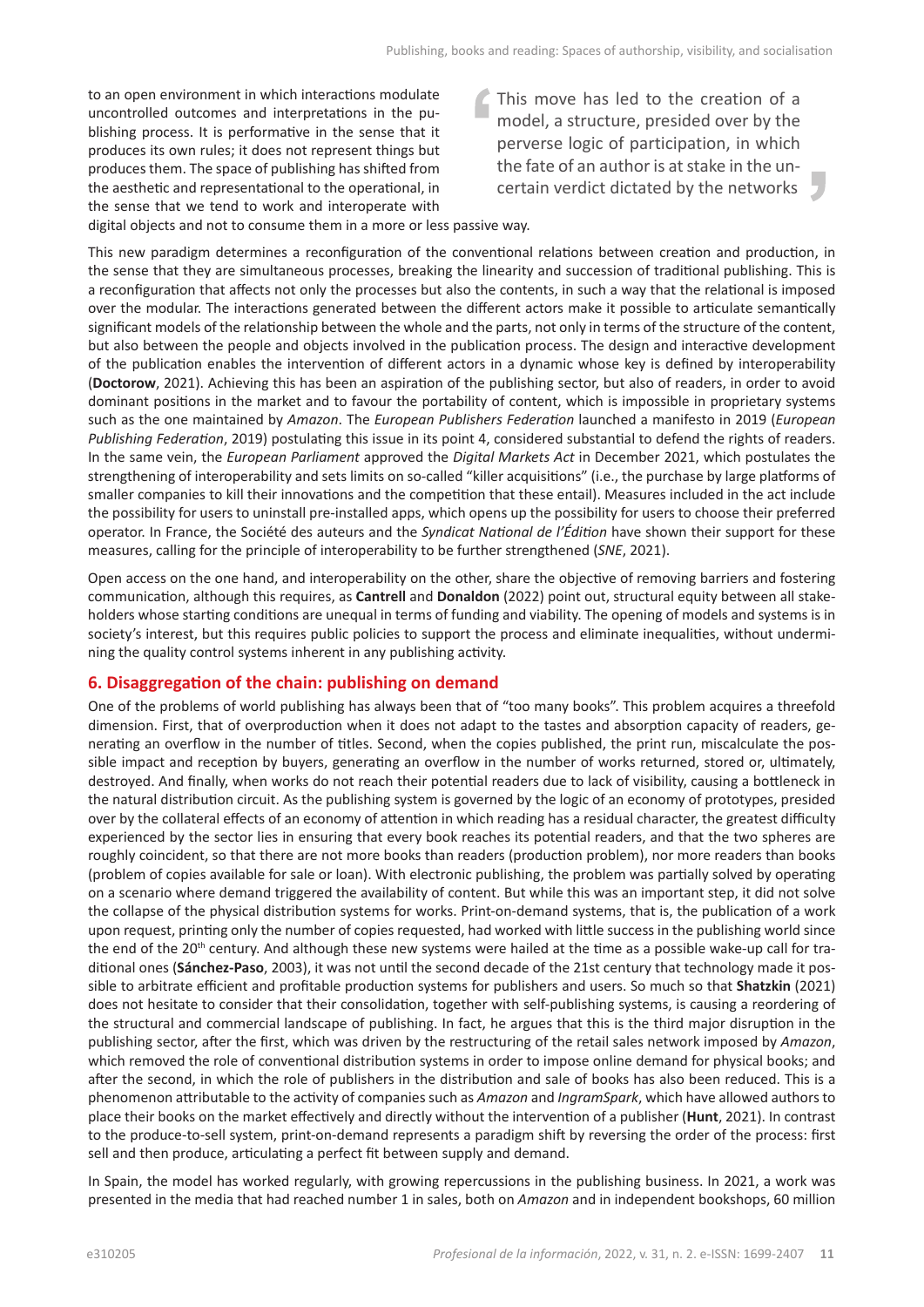readings on *Wattpad*, with the particularity of having no copies in stock. The key to the success model lay on the one hand in the importance of social networks in its viralisation and visibility but, above all, in the transformation of the supply chain of the work, which turned to print-on-demand. Some 400 publishers are currently working with this model, representing a growth of 30% The forms of criticism that have become established in today's society combine cruelty with subtlety, the cultural with the personal, lynching with victimhood, claiming with exclusion

compared to 2020, with much higher percentages if sales are included, which represented an 800% increase in on-demand books in Spain. One of the reasons for this strong expansion lies in the participation of an extensive network of bookshops, grouped under the *Podibooks* portal, created in 2021, in which there is a stock of more than three million titles. As industry leader *Podiprint* points out in a report,

"With on-demand online shop solutions, segmented metadata connections, and customised integrations with publishers' management systems, the integration of the on-demand model is no longer a complementary option but part of the national and international distribution and sales strategy" (**Martínez**, 2022).

However, the potential of these new systems hints at a more disruptive evolution with traditional models since, as **Shatzkin** (2021) points out, it seems that a generation of new actors is being created for whom publishing, instead of being a business in the conventional sense of the term, is a function integrated into the services of an institution or company, in such a way that book publishing would allow the development of ad hoc products for a specific public.

# **7. Spaces of reading: tradition, modernity, and economy of attention**

Although objects change our relationship with reality, their appropriation is often culturally differentiated in space and time. The book represents a good example of this, as cultural traditions and technological innovations have intersected for centuries, modifying the way it is perceived and integrated into collective behaviour, in a journey that has gone from its consecration as an unquestioned invocation of authority (**Compagnon**, 2020) to a much weaker and relativised position in terms of the emergence of new communicative forms. The hard-won naturalisation of reading as something inherent to conventional education, achieved with the generalisation of literacy in the second half of the 20<sup>th</sup> century, was altered by the new demands posed by the appearance of digital formats, which implied the interposition of additional barriers of a technological nature to the already existing cognitive ones.

The consequence is that the new systems were born under the philosophy of continuity, the only way to guarantee the generational transitions involved in any innovation without producing insurmountable obstacles. As has been underlined by numerous researchers (**Bogost**, 2021; **Baron**, 2021a; 2021b; **Wulf**, 2021; **Wolf**, 2018), the receptivity to the digital environment of a particular reader depends on the degree to which these objects conform to their prior idea of what a book is. When this has been permeated by a strongly established concept such as the standard print and codex format, new technological proposals could only reproduce this standard in another context. Hence the persistence of the model that has existed in the evolution of reading in recent years, in which, despite having dared to make qualitative and more experimental leaps, these have been relegated to a peripheral space frequented only by researchers and a minority readership. The existing media mostly reproduce the traditional model, with some differences that take advantage of the digital space to expand the information, but always within a conservative framework that avoids scaring off the average reader, to use the expression coined by Umberto Eco (**Argüello-Guzmán**, 2020). Reading devices have stabilised in a line of very timid and little renewed innovation, to the point that it can be said that the possibilities allowed by this conservative framework have been exhausted. Electronic ink devices have gradually been stripped of superfluous elements, varying sizes, grey levels and admissible formats, but always within a system of integration of printed forms in all their features. Tablets and smartphones, although they initially seemed to embark on a more innovative path through the creation of applications and interactive works, have finally been compelled to incursion into the same conventional market, seeking to attract clients who are not interested in uncomfortable technological ruptures. **Baron** (2021a) said that digital reading differs from conventional reading mainly in the strategies and mental effort used, and readers have always been more inclined to economy than excess. Even, as in the case of *Amazon* and *Barnes and Noble*, there has been an abandonment of the manufacture of these devices due to the lack of viability of a promising market. Immerwahr's ironic sentence is not surprising, when she wonders about the needs implied by the new media:

"In earlier times, if I had been asked if any equipment was necessary for reading, I would have said a comfortable chair. Now? Eye drops" (**Immerwahr**, 2021).

Or ear drops, one might add, given the acceleration of this new medium in the transmission of content of all kinds. When *Penguin Random House* decided in February 2020 to withdraw its entire catalogue from streaming audiobook platforms, it was not because this division of the publishing business was unproductive but, on the contrary, because it found it far more profitable to sell individual titles. With this decision, the publishing giant was showing the impact that audiobooks have had on the industry in the last three or four years, to the extent that, at some point, it has been predicted that their sales will predominate over those of e-books. In 2019, *Harris Interactive* presented a report at the *Future Books* event under the curious title of "Generation Headphone", echoing the existence of a sector of the population that is highly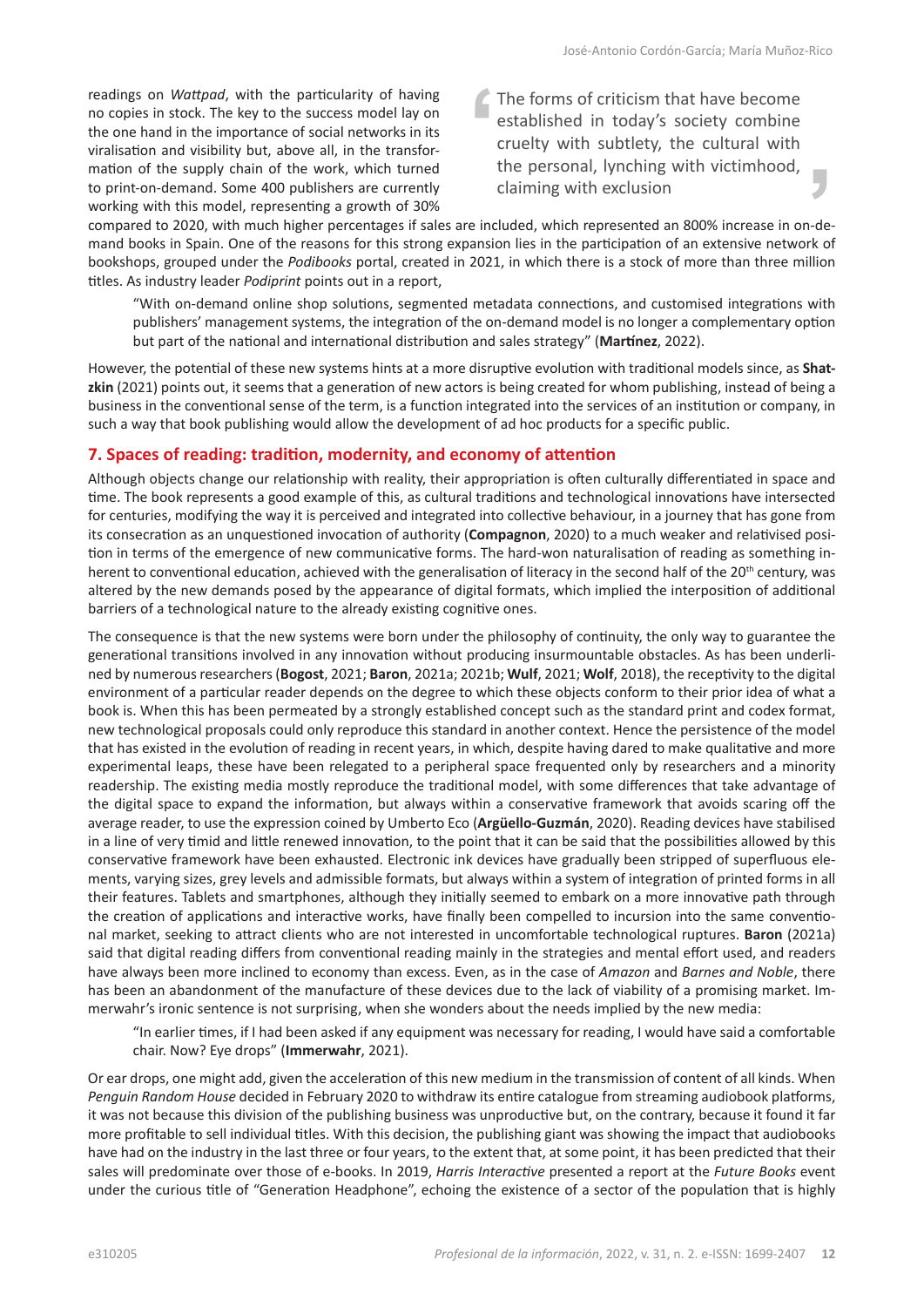sensitive to all types of content transmitted by audio, and which would constitute a safe niche for the consumption of audiobooks, whose growth figures are provided by the report as an unappealable argument (*Future Books*, 2019).

The *Digital Consumer Book Barometer* provides detailed information on the performance of books and audiobooks in the markets of Germany, Austria, Switzerland, Italy, Spain, Canada, Brazil and Mexico. In its latest edition (**Wischenbart**; **Fleischhacker**, 2021), it indicates that audiobooks grew by 32% on average in sales in all countries surveyed. In the UK, according to the report developed by the *Association of British Publishers* for the same period, they are reported to have grown by 70%. This data is confirmed by *Nielsen* (**Anderson**, 2021), which points to the possibility of multitasking as one of the reasons for this growth, an argument that can be found in other studies (**Tattersall-Wallin**, 2022).

These are some of the many pieces of evidence of the consolidation of the audiobook as a growing sector, with increasing levels of acceptance and use in society (**Snelling**, 2021; **Thompson**, 2021b; **Gustafsson**, 2021). Audiobooks have arguably moved from being a peripheral by-product of the printed book to become the centre of digital publishing and reading (**Have**; **Pedersen**, 2020).

Spain also participates in this interest (**Magadán-Díaz**; **Rivas-García**, 2020), which has been reflected in production reports such as that of *Bookwire* (2021), which also includes Latin America, or reception reports such as *Hábitos de lectura y compra de libros* [Reading and book buying habits] which, since 2018, has opened a special section dedicated to audiobooks. However, the results in this report contrast quite radically with the percentages reported in other sources. For example, the 2018 report (*FGEE*, 2019) indicates that only 2.5% of the population aged 14 and over listen to audiobooks on a quarterly basis, and out of these, 1.1% listen to audiobooks on a weekly basis. When book readers are asked, their last reading was in book format for only 0.1% of them. This percentage rises slightly in subsequent years, to 3%, but is still well below what would be expected according to the statistics provided by other studies. Possibly the explanation for this dissonance can be found in the formulation of the questions or in the respondents' degree of knowledge of the new formats. Many readers, accustomed to listening to podcasts and cultural programmes, which include reading extracts or whole books, do not consider this activity to be comparable to reading or listening to a book, and therefore do not say so when asked about it. Further reporting on the nature of this activity in future reports may provide more insight into the data.

As audiobooks have become increasingly popular, there are several voices warning about the lack of equivalence between audiobooks and conventional works, raising questions about the transfer of benefits, the skills required and the cognitive load of the new medium (**Tattersall-Wallin**, 2021). Does listening to a book require the same mental effort as reading it? What skills are mobilised in both cases? **Willeumier** (2020) argues that the brain acts differently when processing speech than when reading, as understanding what is being read activates the left side (mainly the areas associated with language processing), while understanding what is being listened to activates both. On the other hand, however, he argues that semantic information processing occurs in the same cortical areas, involving multiple brain networks. Nevertheless, for **Lindstedt** (2021), the complex narrative structures, shifting perspectives, narrative polyphony, long and winding sentences and visual aspects of a text cannot be set against a medium that relies solely on hearing, and which represents a manifest impoverishment with respect to its textual referent.

Regardless of the consideration that audiobooks deserve from a cognitive point of view, and regardless of the assessment made in terms of their capacity to transmit information and improve comprehension (**Singh**; **Alexander**, 2022), if the publishing sector has not become involved in a decisive and majority way in their development, it is not a question of principle, but of economics. The real brake on the development of these products lies in the high production costs, which involve the need for recording studios, sound engineers to guarantee the quality of the recordings, experienced narrators, etc. This will be an insurmountable barrier to entry for those companies that want to invest in audio as a quality product, but do not have the resources to afford these investment costs in the final product.

## **8. Reading time: the inversion of the attention pyramid**

Perhaps the most radical change affecting reading has less to do with the media, the system used or the format, but rather with the time devoted to it and the changes in the nature and length of texts. The new digital environments and the generalisation of the smartphone as an accompanying tool, in many cases addictive, have led to this activity occu-

pying a level of time that would have been unthinkable at other times in history. **Ferraris** speaks of *Documanitá* (2021) (*documanity*) as an evolution of *produmanitá* (*produmanity*), the industrial society centred on the production of material goods. The *documanitá*, on the other hand, is that of a system whose fundamental reason is the production of contents of all kinds, which, moreover, in their various forms, are always available and in continuous circulation. If reading in the pre-digital era was distributed in a fragmentary way among daily activities, with peaks of varying intensity among the educated pu-

The major publishing houses have been adopting this expansionist approach for many years. For *Random House*, *Hachette*, *Planeta*, or in the digital sphere, *Amazon*, *Google* or *Apple*, the need to find the means to assert their international presence is an immediate imperative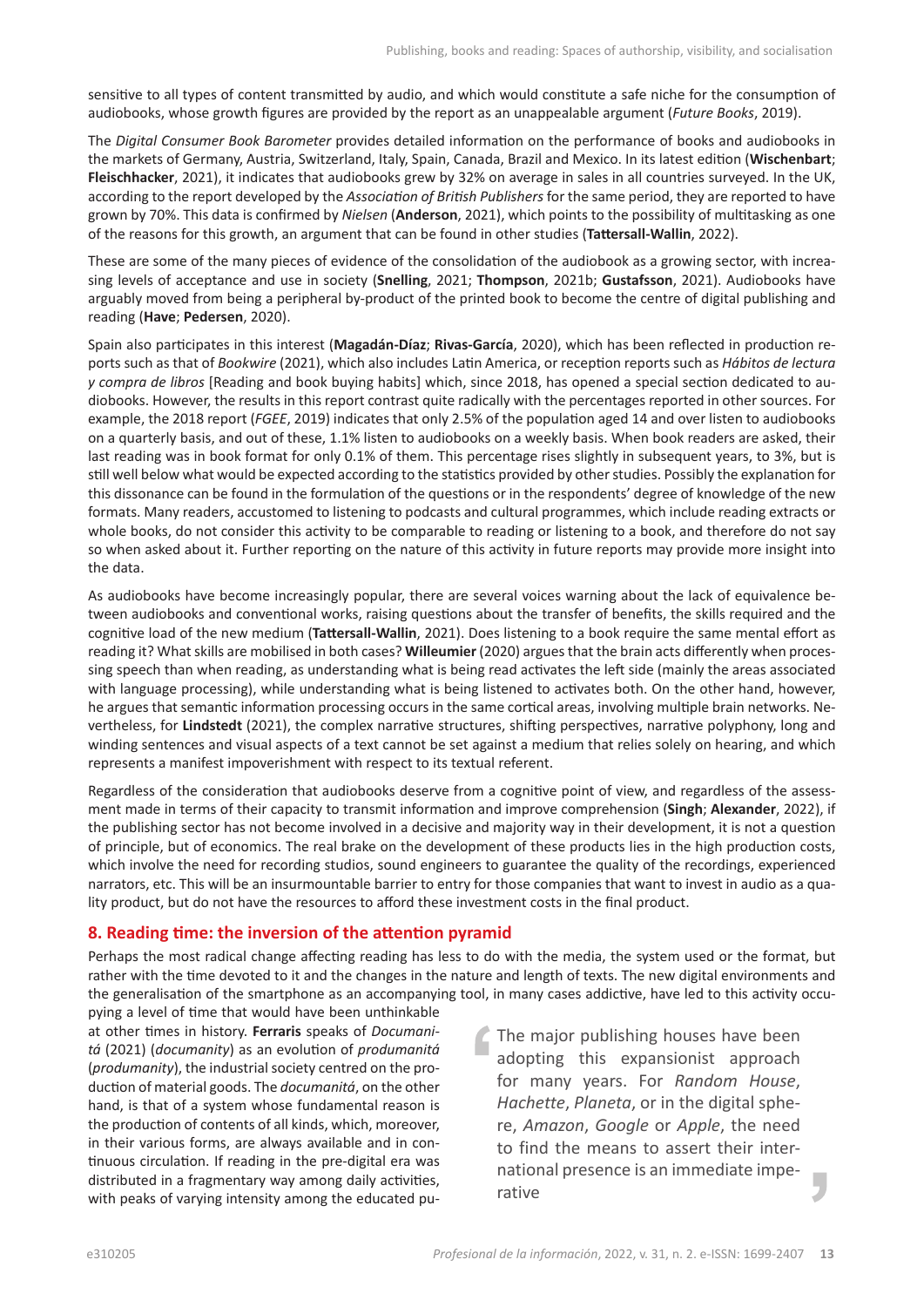blic, divided between reading the press, books, articles, etc., nowadays it has become a continuous activity distributed regularly throughout the day, but mainly centred on informal texts, present in various social networks, messaging systems, chats, etc., which are mainly consulted via mobile phones. Moreover, these are short texts which, according to the logic of the economy of attention, consume little investment of individual time, although their multiplication, the aggregation of attention multiplied by the requirements of the system, produces an overall result that is abundant in hours, as all the studies dedicated to the analysis of behaviour in social networks or similar systems show, but not very intensive in terms of disaggregated dedication. If the presence of the reader, with their particular aesthetic of leaning over the text and gesture of concentration, was something infrequent in the urban landscape, now it is invaded daily by hundreds of thousands of people who consult and read messages, news and all kinds of texts on their devices, taking advantage of any free moment, even the brief instants of a traffic light or a bus stop, with the particularity that reading is an activity that can be exercised both while standing still and on the move.

Formal texts have also been contaminated by this reduction in the time required, as a reproduction of the phenomena of shrinkflation, whereby the prices of products are maintained at the expense of a reduction in their quantities. News services in which the headline or opening paragraph satisfies the information needs of a society dominated by haste and the acceleration of time, novels written from *WhatsApp* dialogues, the so-called Chat Stories, which have found their ideal niche in the *Hooked* application, etc. *Amazon*, always attentive to the evolution of the market, launched *Rapids*, an application aimed at children, in which reading takes place in the form of chats. The 12 min app aims to summarise any work in that short time, with the aim, say its creators, of helping to develop reading habits by taking advantage of "those useless micro-moments of the day, such as queuing at a bank, being on the bus or train...". There are many initiatives developed along these lines that emphasise the need to permanently engage in an exercise of informational self-validation, through formal and informal channels that invariably involve the act of reading.

### **9. By way of conclusion**

In 2020, a work on the history of books and reading received the *National Essay Prize* in Spain, awarded by the *Ministry of Culture* to the most outstanding work of reflection published the previous year. It was *El infinito en un junco* [*Infinity in a Reed*], whose subtitle read: *la invención de los libros en el mundo antiguo* [*The Invention of Books in the Ancient World*] (**Vallejo**, 2020). Its author (Irene Vallejo) was little known outside the academic world. The book was published in September 2019 by the publishing house *Siruela*, and since then the editions have not stopped, despite the fact that, when it was at the height of its success, there was a major halt in commercial activity induced by the Covid-19 pandemic, which forced bookshops to close all over the country and transfer their activity to the digital environment. According to the consultancy firm *GfK*, it had sold 50,549 copies since its launch until the end of August 2020, occupying the 11<sup>th</sup> position, the first for an essay, in the list of the most successful works in the Spanish publishing market. It has now sold over 400,000 copies, with 41 editions and translations into multiple languages.

The *National Essay Prize* has been awarded since 1975, and in its almost fifty editions it was the first time that it had been awarded to a work centred on books and reading, with the exception, perhaps, of the one awarded to the philosopher Emilio Lledó in 1992 for *El silencio de la escritura* [*The Silence of Writing*], although this work was more focused on the communicative process and the role of language in philosophy.

What is unique in this case is the prominence given to a work on the history of the book and, above all, the enthusiasm aroused by it, not among academics, but among society in general. This success is not unrelated to the situation of a sector in transition for almost a decade, when the irruption of digital publishing broke with a centuries-old tradition, inaugurating a period that we could characterise with the title of Thompson's latest work: *Book Wars* (**Thompson**, 2021b).

To paraphrase this author, there are many wars in which books are engaged, not yet resolved, nor in the process of being resolved: The wars of definitions (audiobooks, etc.) the wars of figures, metrics, or weightings; the wars of formats (digital print, devices; long texts-briefs, audiobooks, etc); the wars of concentration and bibliodiversity; the wars of availability; the wars of accessibility; the wars of cognitive performance; the wars of recognition (especially the academic acknowledgement, tilted towards articles). These are wars in which tradition is of great importance. In digital publishing, the adoption of repetitive and homothetic formats (pdf and epub) is widespread and has shaped both creative practices and distribution methods (**Cordón-García**, 2020).

The paradox of the situation is that we have seen that society's new digital habits and demands have translated into new forms and styles of publishing but, in the field of books, this has taken place in a less innovative context than was foreseeable a few years ago (**Borsuk**, 2020), without taking advantage of all the opportunities offered by technology. The publishing industry has reinforced its status quo, with few incursions into the lines of innovation devised by pioneering initiatives aimed at the liberation of content in creation, production, and reception. After almost two decades of existence, the reinvention of the digital book is still being considered in order to be able to implement experiences such as augmented reality, the integration of concurrent audio and video systems, the optimisation of socialisation systems and intervention on content, the extrapolation of these to other formats such as the audiobook, the integration of artificial intelligence, etc.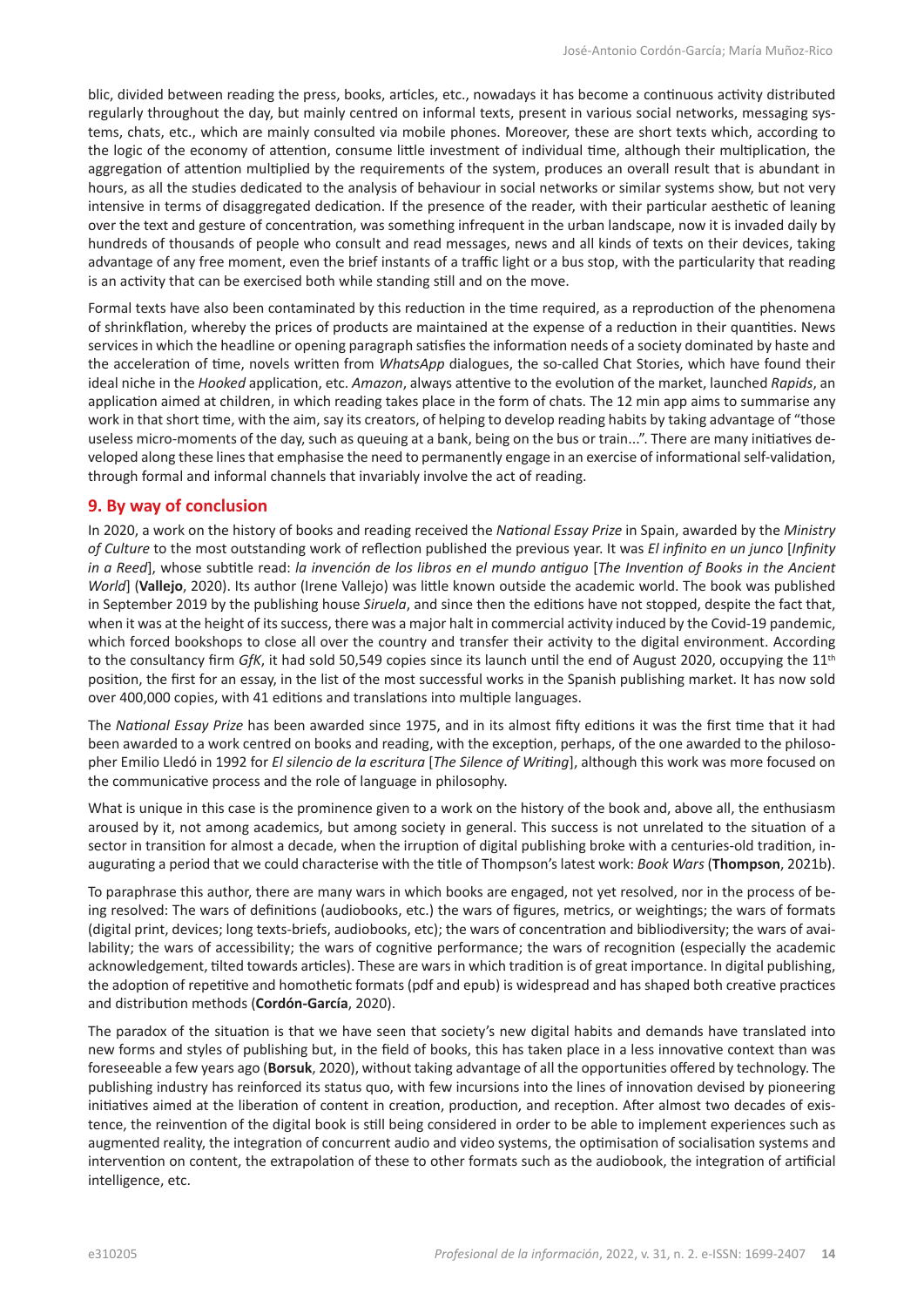We are living in a moment of openness and confluence of projects, of models that are ambivalent in nature, as they share a propensity towards innovation, recognisable both with the new generations of readers and publishers, but also a strong reserve towards it, protected by the threshold of security and the comfort zone provided by tradition. As Apollinaire would say, we are strollers on the two riverbanks between which we try to build bridges, although not always passable, wandering between systems whose ephemeral nature raises a wall of unknowns about the future, about the evolution and forms The interactions generated between the different actors make it possible to articulate semantically significant models of the relationship between the whole and the parts, not only in terms of the structure of the content, but also between the people and objects involved in the publication process

that the practices of reading, writing, and publishing will adopt. In this provisionality, we return to the words of the old Marx: All that is solid melts into air.

## **10. References**

**Anders, Günther** (2019). *La obsolescencia del odio*. Valencia: Pre-Textos. ISBN: 978 84 17143 99 2

**Anderson, Porter** (2021). "Nielsen's look at audiobooks in the United Kingdom: 'curiosity, multitasking'". *Publishing perspectives*, November 30.

*[https://publishingperspectives.com/2021/11/nielsens-look-at-audiobooks-in-the-united-kingdom-curiosity](https://publishingperspectives.com/2021/11/nielsens-look-at-audiobooks-in-the-united-kingdom-curiosity-multitasking-covid19)[multitasking-covid19](https://publishingperspectives.com/2021/11/nielsens-look-at-audiobooks-in-the-united-kingdom-curiosity-multitasking-covid19)*

**Aparici, Roberto**; **García-Marín, David** (2019). *La posverdad: una cartografía de los medios, las redes y la política*. Barcelona: Gedisa. ISBN: 978 84 17690 49 6

**Argüello-Guzmán, Luis-Alfonso** (2020). "El lector modelo: Umberto Eco". *Question/Cuestión*, v. 2, n. 66. *<https://doi.org/10.24215/16696581e490>*

**Baltasar, Basilio** (ed.) (2018). *El linchamiento digital: acoso, difamación y censura en las redes sociales*. Sevilla: Jot Down Books. ISBN: 978 84 948084 6 3

**Baron, Naomi S.** (2021a). *How we read now: strategic choices for print, screen, and audio*. New York: Oxford University Press. ISBN: 978 0 1900 8409 7

**Baron, Naomi S.** (2021b). "Op-Ed: When reading to learn, what works best for students - printed books or digital texts?". *Los Angeles times*, May 10.

*<https://www.latimes.com/opinion/story/2021-05-10/digital-books-reading-learning-pandemic>*

**Barthes, Roland** (1987). *El susurro del lenguaje: más allá de la palabra y la escritura*. Barcelona: Paidós. ISBN: 978 84 493 3804 5

**Baudrillard, Jean** (2010). *La ilusión vital*. Barcelona: Siglo I. ISBN: 978 84 323 1448 3

**Bauman, Zygmunt** (2017). *La cultura en el mundo de la modernidad líquida*. México: Fondo de Cultura Económica. ISBN: 978 84 375 069 5

**Bienvault, Hervé** (2022). "La transition numérique à l'aune de Nikos Kazantzaki". *Aldus*, 10 janvier. [https://aldus2006.typepad.fr/mon\\_weblog/2022/01/6-la-transition-num%C3%A9rique-%C3%A0-laune-de-nikos](https://aldus2006.typepad.fr/mon_weblog/2022/01/6-la-transition-num%C3%A9rique-%C3%A0-laune-de-nikos-kazantzaki.html)*[kazantzaki.html](https://aldus2006.typepad.fr/mon_weblog/2022/01/6-la-transition-num%C3%A9rique-%C3%A0-laune-de-nikos-kazantzaki.html)*

*BOD* (2020). *Estudio sobre la autopublicación en Europa 2019*. Books on Demand. *[https://www.bod.com.es/fileadmin/user\\_upload\\_es/sobre-bod-y-prensa/BoD\\_Estudio\\_sobre\\_autopublicacion\\_](https://www.bod.com.es/fileadmin/user_upload_es/sobre-bod-y-prensa/BoD_Estudio_sobre_autopublicacion_Europa_2019.pdf) [Europa\\_2019.pdf](https://www.bod.com.es/fileadmin/user_upload_es/sobre-bod-y-prensa/BoD_Estudio_sobre_autopublicacion_Europa_2019.pdf)*

**Bogost, Ian** (2021). "Ebooks are an abomination". *The Atlantic*, September 14. *<https://www.theatlantic.com/books/archive/2021/09/why-are-ebooks-so-terrible/620068>*

*Bookwire* (2021). *Evolution of digital market (ebooks, audiobooks and podcasts) in Spain and Latin America*. *[https://www.bookwire.de/fileadmin/downloads/whitepapers/Bookwire\\_Dosdoce\\_Spanish\\_Markets\\_Digital\\_](https://www.bookwire.de/fileadmin/downloads/whitepapers/Bookwire_Dosdoce_Spanish_Markets_Digital_Report_2021.pdf) [Report\\_2021.pdf](https://www.bookwire.de/fileadmin/downloads/whitepapers/Bookwire_Dosdoce_Spanish_Markets_Digital_Report_2021.pdf)*

**Borsuk, Amaranth** (2020). *El libro expandido*. Buenos Aires: Ampersand. ISBN: 978 987 4161 43 7

**Bourdieu, Pierre** (2011). *Las reglas del arte: génesis y estructura del campo literario*. Barcelona: Anagrama. ISBN: 978 84 339 1397 5

**Cantrell, Melissa H.**; **Donaldson, Michael R.** (2022). "Perspectives on a 'unified approach' to the future of open access". *The scholarly kitchen*, January 11.

*<https://scholarlykitchen.sspnet.org/2022/01/11/guest-post-perspectives-on-a-unified-approach-to-the-future-of-open-access>*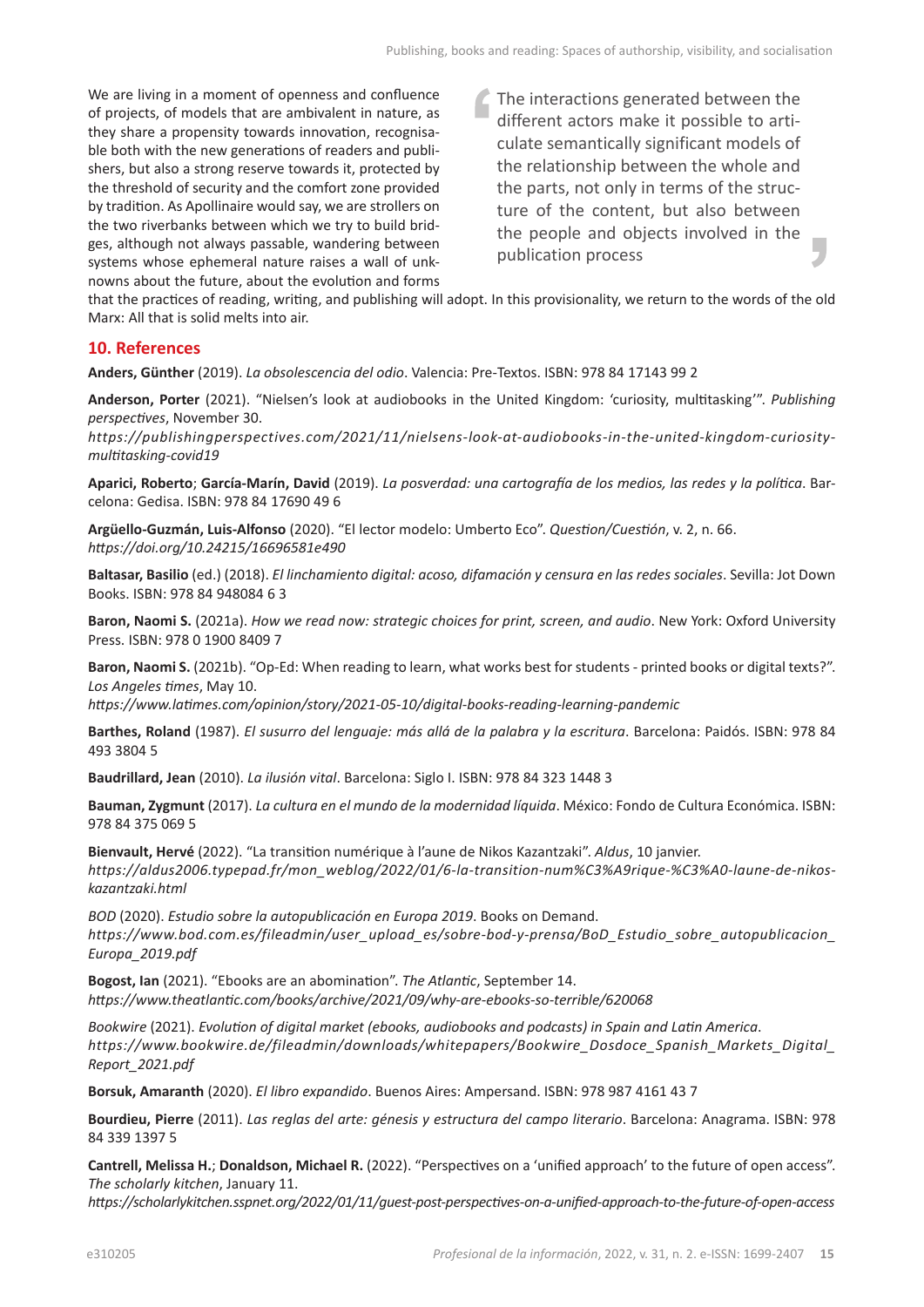**Cardon, Dominique** (2018). *Con qué sueñan los algoritmos: nuestras vidas en el tiempo del big data.* Madrid: Dado Ediciones. ISBN: 978 84 945072 8 1

**Compagnon, Antoine** (2020). *La segunda mano o el trabajo de la cita*. Barcelona: Acantilado. ISBN: 978 84 17902 41 4

**Coppa, Francesca** (2017). *The fanfiction reader: Folk tales for the digital age*. Ann Arbor: University of Michigan Press. ISBN: 978 0 472 07348 1

**Cordón-García, José-Antonio** (2011). "El final del libro y el principio de la lectura: los libros electrónicos y el fenómeno *iPad*". *Anuario ThinkEPI*, v. 5, pp. 132-138.

*<https://thinkepi.profesionaldelainformacion.com/index.php/ThinkEPI/article/view/30483>*

**Cordón-García, José-Antonio** (2016). "Ruptura del campo editorial: la autopublicación y sus derivados". *Anuario ThinkEPI*, v. 10, pp. 278-283.

*<https://doi.org/10.3145/thinkepi.2016.61>*

**Cordón-García, José-Antonio** (2020). "Lettura digitale: intelligibilità, usabilità e contesti". *Biblioteche oggi trends*, v. 6, n. 2, pp. 28-40.

*<http://www.bibliotecheoggi.it/trends/article/view/1177/1383>*

**Cordón-García, José-Antonio**; **Gómez-Díaz, Raquel** (eds.) (2018). *Lectura, sociedad y redes: colaboración, visibilidad y recomendación en el ecosistema del libro*. Madrid: Marcial Pons. ISBN: 978 84 912 3577 4

**Cruz-Martín, Ana** (2016). *El fenómeno de la fanfiction*. Girona: Universitaat de Girona. Trabajo de fin de grado. *[https://dugi-doc.udg.edu/bitstream/handle/10256/13312/CruzMartinAnna\\_Treball.pdf](https://dugi-doc.udg.edu/bitstream/handle/10256/13312/CruzMartinAnna_Treball.pdf)*

**Cuquerella, Ana** (2018). *Del café al tuit: literatura digital, una nueva vanguardia*. Valencia: Calambur. ISBN: 978 84 8359 448 3

**D'Ancona, Matthew** (2019). *Posverdad*. Madrid: Alianza. ISBN: 978 84 91813 97 2

**Deleuze, Gilles** (2008). *Dos regímenes de locos (textos y entrevistas, 1975-1995)*. Edición a cargo de David Lapoujade. Valencia: Pretextos. ISBN: 978 84 8191 850 2

**Derrida, Jacques** (1967). *De la grammatologie*. Paris: Minuit. ISBN: 978 2 707300126

**Derrida, Jacques** (1968). "Culture et écriture: la prolifération des livres et la fin du libre". *Noroit*. *<https://derridas-margins.princeton.edu/outwork/2018/culture-et-ecriture-la-proliferation-des-livres-et-la-fin-du-livre>*

**Doctorow, Cory** (2021). "The future is in interoperability not big tech: 2021 in review". *Electronic frontier foundation*, December 24.

*<https://www.eff.org/deeplinks/2021/12/future-interoperability-not-big-tech-2021-review>*

**Dubreuil, Laurent** (2019). *La dictature des identités*. Paris: Gallimard. ISBN: 978 20 728 4318 1

**Echeverria, Javier**; **Almendros, Lola S.** (2021). *Technopersonas. Cómo las tecnologías nos transforman*. Gijón: Trea. ISBN: 978 84 17987 40 4

**Eco, Umberto** (2012). *Construir al enemigo y otros escritos*. Barcelona: Lumen. ISBN: 978 84 264 2158 6

**Eco, Umberto** (2021). *La memoria vegetal*. Barcelona: Lumen. ISBN: 978 84 264 0628 6

**Emcke, Carolin** (2020). *Contra el odio*. Madrid: Taurus. ISBN: 978 84 306 1874 3

**Ertzscheid, Olivier** (2018). "Autodafécebook: de l'interdiction des livres sur facebook et de l'inquisition de certaines formes instrumentales de viralité". *Affordance info*, 8 mar.

*[https://www.affordance.info/mon\\_weblog/2018/03/de-linterdiction-des-livres-sur-facebook-et-de-linquisition-de-la](https://www.affordance.info/mon_weblog/2018/03/de-linterdiction-des-livres-sur-facebook-et-de-linquisition-de-la-viralite.html)[viralite.html](https://www.affordance.info/mon_weblog/2018/03/de-linterdiction-des-livres-sur-facebook-et-de-linquisition-de-la-viralite.html)*

**Ertzscheid, Olivier** (2019). "Bienvenue dans le world wide fake. La société dévisage"*. Affordance info*, 2 june. *[https://www.affordance.info/mon\\_weblog/2019/06/bienvenue-dans-le-world-wide-face.html](https://www.affordance.info/mon_weblog/2019/06/bienvenue-dans-le-world-wide-face.html)*

**Ertzscheid, Olivier** (2021). "La cuillère, le champagne et les antivax". *Affordance info*, 31 décembre. *[https://www.affordance.info/mon\\_weblog/2021/12/cuillere-champagne-antivax.html](https://www.affordance.info/mon_weblog/2021/12/cuillere-champagne-antivax.html)*

**Escandell-Montiel, Daniel** (2020). "Exocanonismo y estrategias de impulso para la literatura electrónica en lengua española". En: Borham-Puyal, Miriam; Diego-Sánchez, Jorge; García-Pérez, María-Isabel (coords.). *Documentando la memoria cultural: las mujeres en las (auto)narraciones exocanónicas*. Salamanca: Universidad de Salamanca, p. 281-292. ISBN: 978 84 9012 969 2

*<https://doi.org/10.14201/0MM0018>*

**Esposito, Joseph** (2020). "The 360° competitor". *The scholarly kitchen*, October 5. *<https://scholarlykitchen.sspnet.org/2020/10/05/the-360-competitor>*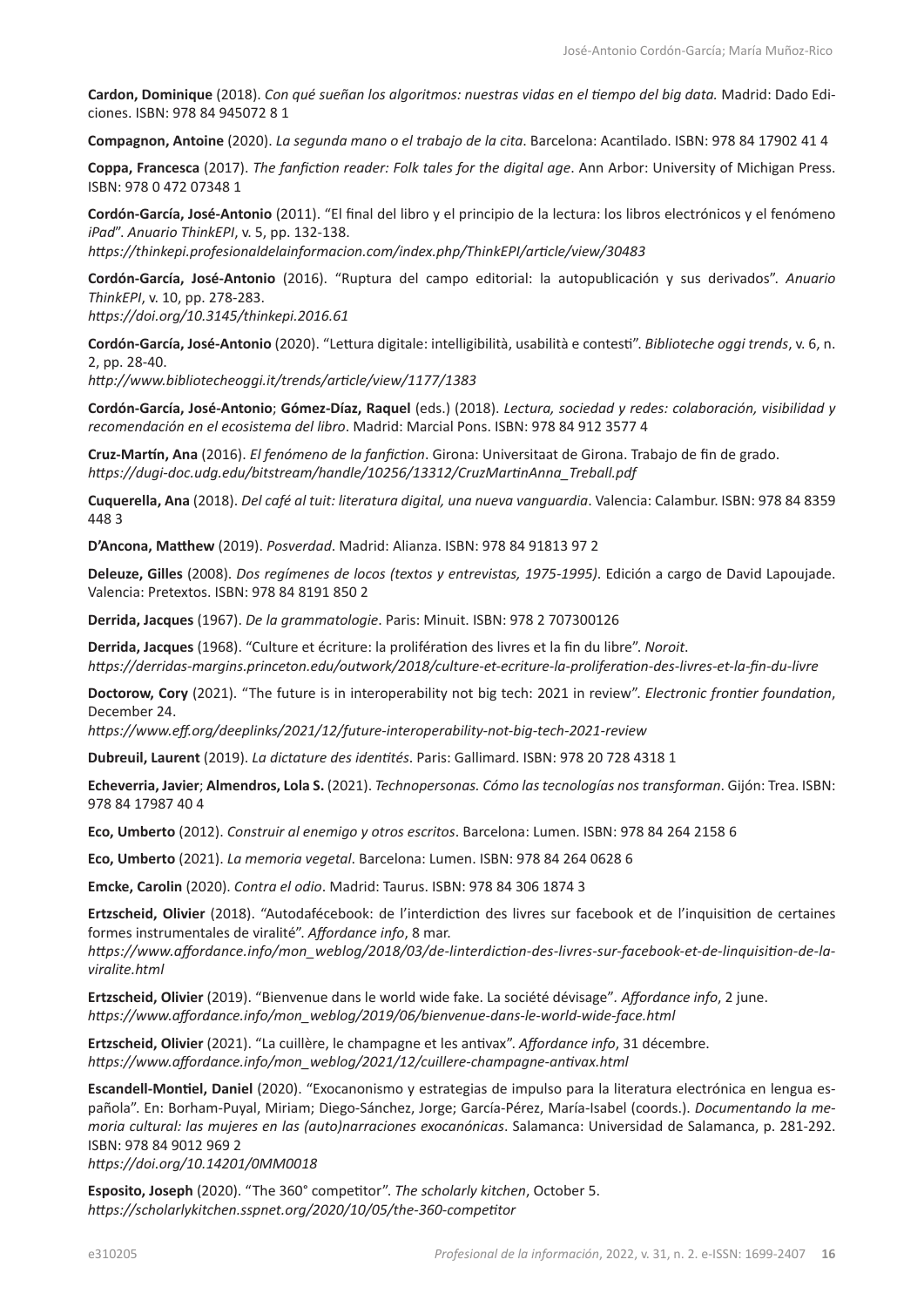*European Publishing Federation* (2019). *FEP manifesto*. *<https://fep-fee.eu/EUROPEAN-PUBLISHING-MATTERS-The>* 

**Ferran-Sáez, Mateu** (2018). *La superficie: la vida entre pantallas*. Barcelona: ED Libros. ISBN: 978 84 09 03465 9

**Ferraris, Maurizio** (2017). *Movilización total*. Barcelona: Herder. ISBN: 978 84 254 3924 7

**Ferraris, Maurizio** (2021). *Documanità: Filosofia del mondo nuovo*. Roma: Laterza. ISBN: 978 88 581 3411 5

*FGEE* (2019). *Hábitos de lectura y compra de libros 2018*. Madrid: Federación de Gremios de Editores. *<https://www.cegal.es/habitos-de-lectura-y-compra-de-libros-en-espana-2018>*

**Fülöp, Erika** (2019). "Digital authorship and social media: French digital authors' attitudes towards Facebook". *French cultural studies*, v. 30, n. 2, pp. 121-137.

*<https://doi.org/10.1177/0957155819843414>*

*Future Books* (2019). "Crunching the numbers: How 'data guy' Paul Abbassi rewrote the digital narrative". *FutureBook live 2019. Getting to know the speaker*.

*<https://content.yudu.com/web/1vcls/0A1xp12/FutureBook2019/html/index.html>*

**Gómez-de-Ágreda, Ángel** (2019). *Mundo Orwell*. Barcelona: Ariel. ISBN: 978 84 344 2978 9

**González-Sainz, José-Ángel** (2021). *La vida pequeña: el arte de la fuga*. Barcelona: Anagrama. ISBN: 978 84 339 9925 2

**Guillaud, Hubert** (2021). "Nous défaire de nos imaginaires statistiques". *Internetactu.net*, Décembre 16. *<https://www.internetactu.net/2021/12/16/nous-defaire-de-nos-imaginaires-statistiques>*

**Gustafsson, Helena** (2021). "The market for audiobooks". *Logos*, v. 32, n. 2, pp. 7-9. *[https://brill.com/view/journals/logo/32/2/article-p7\\_2.xml](https://brill.com/view/journals/logo/32/2/article-p7_2.xml)*

**Han, Byung-Chul** (2019). *Hiperculturalidad*. Barcelona: Herder. ISBN: 978 84 254 4062 5

**Han, Byung-Chul** (2021). *No cosas: quiebras del mundo de hoy*. Madrid: Taurus. ISBN: 978 84 306 2434 8

**Have, Iben**; **Pedersen, Birgitte S.** (2020). "The audiobook circuit in digital publishing: Voicing the silent revolution". *New media and society*, v. 22, n. 3, pp. 409-428. *<https://doi.org/10.1177/1461444819863407>*

**Havelock, Eric A.** (2005). *Prefacio a Platón*. Madrid: Antonio Machado Libros. ISBN: 84 7774 717 2

**Hunt, Keel** (2021). *The family business: how Ingram transformed the world of books.* Berkeley: West Margin Press. ISBN: 978 1 5132 6721 0

*IAIP* (2014). *International declaration of independent publishers*. International Alliance of Independent Publishers. *[https://www.alliance-editeurs.org/IMG/pdf/international\\_declaration\\_of\\_independent\\_publishers\\_2014-6.pdf](https://www.alliance-editeurs.org/IMG/pdf/international_declaration_of_independent_publishers_2014-6.pdf)*

**Immerwahr, Daniel** (2021). "The pandemic has forced our reading onscreen". *Perspectives on history*, April 29. *[https://www.historians.org/publications-and-directories/perspectives-on-history/april-2021/the-pandemic-has-forced](https://www.historians.org/publications-and-directories/perspectives-on-history/april-2021/the-pandemic-has-forced-our-reading-onscreen-has-that-helped)[our-reading-onscreen-has-that-helped](https://www.historians.org/publications-and-directories/perspectives-on-history/april-2021/the-pandemic-has-forced-our-reading-onscreen-has-that-helped)*

**Jacobs, Naomi** (2018). "Live streaming as participation: a case study of conflict in the digital/physical spaces of supernatural conventions". *Transformative works and cultures. Special 10th anniversary issue: The future of fandom*, v. 28. *<https://doi.org/10.3983/twc.2018.1393>*

**Kaplan, Frederic** (2012). "Nos langues à l'heure du capitalisme linguistique". *FKaplan*, avril 12. *<http://fkaplan.wordpress.com/2012/04/12/nos-langues-a-lheure-du-capitalisme-linguistique>*

**Lanier, Jaron** (2021). *Diez razones para borrar tus redes sociales de inmediato*. Barcelona: Debate. ISBN: 978 84 9992 917 0

**Levi, Simona** (dir.) (2019). *#Fake you: fake news y desinformación*. Barcelona: Rayo Verde. ISBN: 978 84 17925 06 2

**Lindstedt, Laura** (2021) "How stories change when they move from page to voice". *Literary hub*, June 14. *<https://lithub.com/how-stories-change-when-they-move-from-page-to-voice>*

**Lipovetsky, Gilles**; **Juvin, Hervé** (2011). *El occidente globalizado: un debate sobre la cultura planetaria*. Barcelona: Anagrama. ISBN: 978 84 339 6334 5

**Magadán-Díaz, Marta**; **Rivas-García, Jesús I.** (2020). "El audiolibro en España: ¿industria o modelo de negocio?". *Profesional de la información*, v. 29, n. 6. *<https://doi.org/10.3145/epi.2020.nov.25>*

**Martínez, Inés** (2022). "La venta de libros bajo demanda en España crece un 800% durante 2021". *Publishnew*, 14 enero. *<https://publishnews.es/la-venta-de-libros-bajo-demanda-en-espana-crece-un-800-durante-2021>*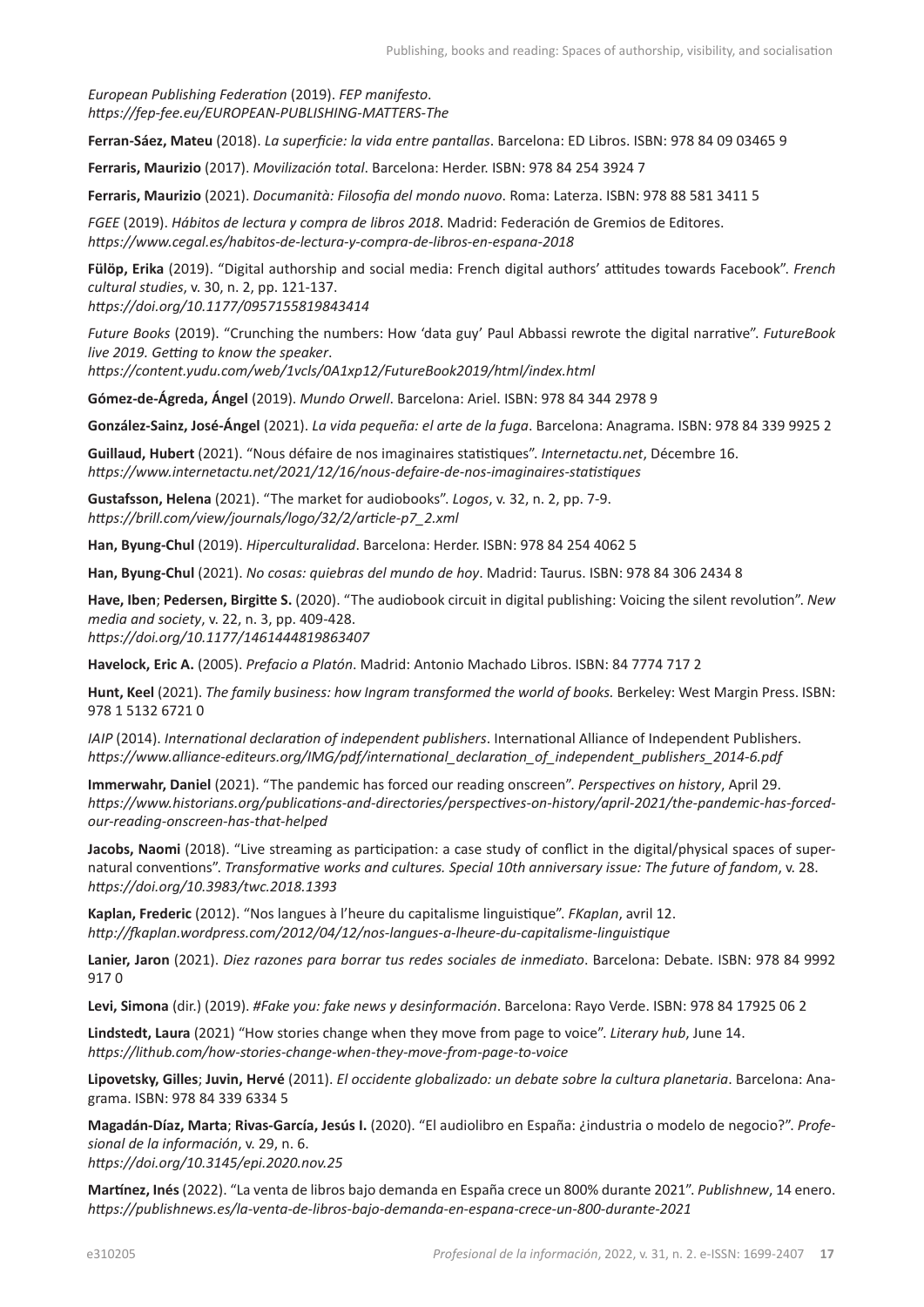**Maxwell, John W.**; **Hanson, Erik**; **Desai, Leena**; **Tiampo, Carmen**; **O'Donnell, Kim**; **Ketheeswaran, Avvai**; **Sun, Melody**; **Walter, Emma**; **Michelle, Ellen** (2019). *Mind the gap: a landscape analysis of open source publishing tools and platforms.* The MIT Press.

*<https://doi.org/10.21428/6bc8b38c.2e2f6c3f>*

**McGurl, Mark** (2021). *Everything and less: the novel in the age of Amazon*. Brooklyn, NY: Verso. ISBN: 978 1 839 76385 4

**MacIllroy, Thad** (2020). "The power of Penguin Random House". *The future of publishing*, September 22. *<https://thefutureofpublishing.com/2020/09/the-power-of-penguin-random-house>*

**McIntyre, Lee** (2018). *Posverdad*. Madrid: Cátedra. ISBN: 978 84 376 3869 0

**Mora, Vicente-Luis** (2021). *La escritura a la intemperie: metamorfosis de la experiencia literaria y la lectura en la cultura digital*. León: Universidad. ISBN: 978 84 18490 13 2

**Morrison, Ewan** (2013). "Fiction in 2043: looking back from the future". *The Guardian*, August 12. *<https://www.theguardian.com/books/2013/aug/12/fiction-2043-time-travel-war-and-peace>*

**Muñoz-Machado, Santiago** (2013). *Los itinerarios de la libertad de palabra*. Barcelona: Crítica. ISBN: 978 84 9892 591 3

**Muñoz-Rengel, Jacinto** (2020). *Una historia de la mentira*. Madrid: Alianza. ISBN: 978 84 9181 889 2

**Muñoz-Rico, María**; **Cordón-García, José-Antonio** (2022). *Lectura, fidelidad y adicción en la literatura de masas*. Gijón: Trea. ISBN: 978 84 18932 05 2

**Murray, Janet** (1997). *Hamlet on the holodeck: the future of narrative in cyberspace*. MIT Press. ISBN: 0 262 63187 3

**Nacarino-Bravo, Aurora** (2018). "Por la corrección política y en contra del puritanismo". *Letras libres*, 30 enero. *<https://letraslibres.com/politica/por-la-correccion-politica-y-en-contra-del-puritanismo>*

**Nietzsche, Friedrich** (2008). *Fragmentos póstumos IV*. Madrid, Tecnos. ISBN: 978 84 309 4484 2

**Peyron, David** (2018). "Fandom names and collective identities in contemporary popular culture". *Transformative works and cultures. Special 10th anniversary issue: The future of fandom*, v. 28. *<https://doi.org/10.3983/twc.2018.1468>*

**Potts, Liza**; **Beattie, Melissa**; **Dallaire, Emily**; **Grimes, Katie**; **Turner, Kelly** (2018). *Participatory memory: Fandom experiences across time and space*. *Intermezzo*. ISBN: 978 0 9864333 6 8 *<http://participatorymemory.org/book/index>*

**Reijnen, Leo**; **Rasch, Miriam** (eds.) (2020). *Here and now explorations in urgent publishing*. Amsterdam: Institute of Network Cultures. ISBN: 978 94 92302 57 1

*[https://networkcultures.org/wp-content/uploads/2020/05/Here-and-Now-Explorations-in-Urgent-Publishing-\\_\\_-online.pdf](https://networkcultures.org/wp-content/uploads/2020/05/Here-and-Now-Explorations-in-Urgent-Publishing-__-online.pdf)*

**Rodríguez-Magda, Rosa-María** (1989). *La sonrisa de Saturno: hacia una teoría transmoderna*. Barcelona: Anthropos. ISBN: 84 7658 188 2

**Roszak, Theodore** (2008). *El culto a la información: un tratado sobre alta tecnología, inteligencia artificial y el verdadero arte de pensar*. Barcelona: Gedisa. ISBN: 84 9784 073 9

**Said, Edwar** (2006). *Humanismo y critica democrática*. Madrid: Debate. ISBN: 978 84 8306 671 3

**Sánchez-Paso, José-Antonio** (2003). "La edición sin nombre". *Libros y bitios*, 10 enero. *<http://jamillan.com/celpas.htm>*

**Sapiro, Gisèle** (coord.) (2019). *Las contradicciones de la globalización editorial*. Bogotá: Universidad de los Andes. ISBN: 978 958 774 910 6

**Sapiro, Gisèle** (2021). *¿Se puede separar la obra del autor?: Censura, cancelación y derecho al error*. Madrid: Clave Intelectual. ISBN: 978 84 123285 7 8

**Schiffrin, André** (2019). "La edición angloamericana: entre la despolitización y la comercialización". En: Sapiro, Gisèle (coord.). *Las contradicciones de la globalización editorial*. Bogotá: Universidad de los Andes, pp. 97-111. ISBN: 978 958 774 910 6

**Shatzkin, Mike** (2021). "Enterprise self-publishing is coming: the third great disruption of book publishing since the 1990s". *The idea logical company*, June 20.

*[https://www.idealog.com/blog/enterprise-self-publishing-is-coming-the-third-great-disruption-of-book-publishing](https://www.idealog.com/blog/enterprise-self-publishing-is-coming-the-third-great-disruption-of-book-publishing-since-the-1990s)[since-the-1990s](https://www.idealog.com/blog/enterprise-self-publishing-is-coming-the-third-great-disruption-of-book-publishing-since-the-1990s)*

**Shatzkin, Mike**; **Paris, Robert** (2019). *The book business: what everyone needs to know*. New York: Oxford University Press. ISBN: 0 19 062806 5

**Sibilia, Paula** (2018). *La intimidad como espectáculo*. Mexico: Fondo de Cultura Económica. ISBN: 978 950 557 754 5